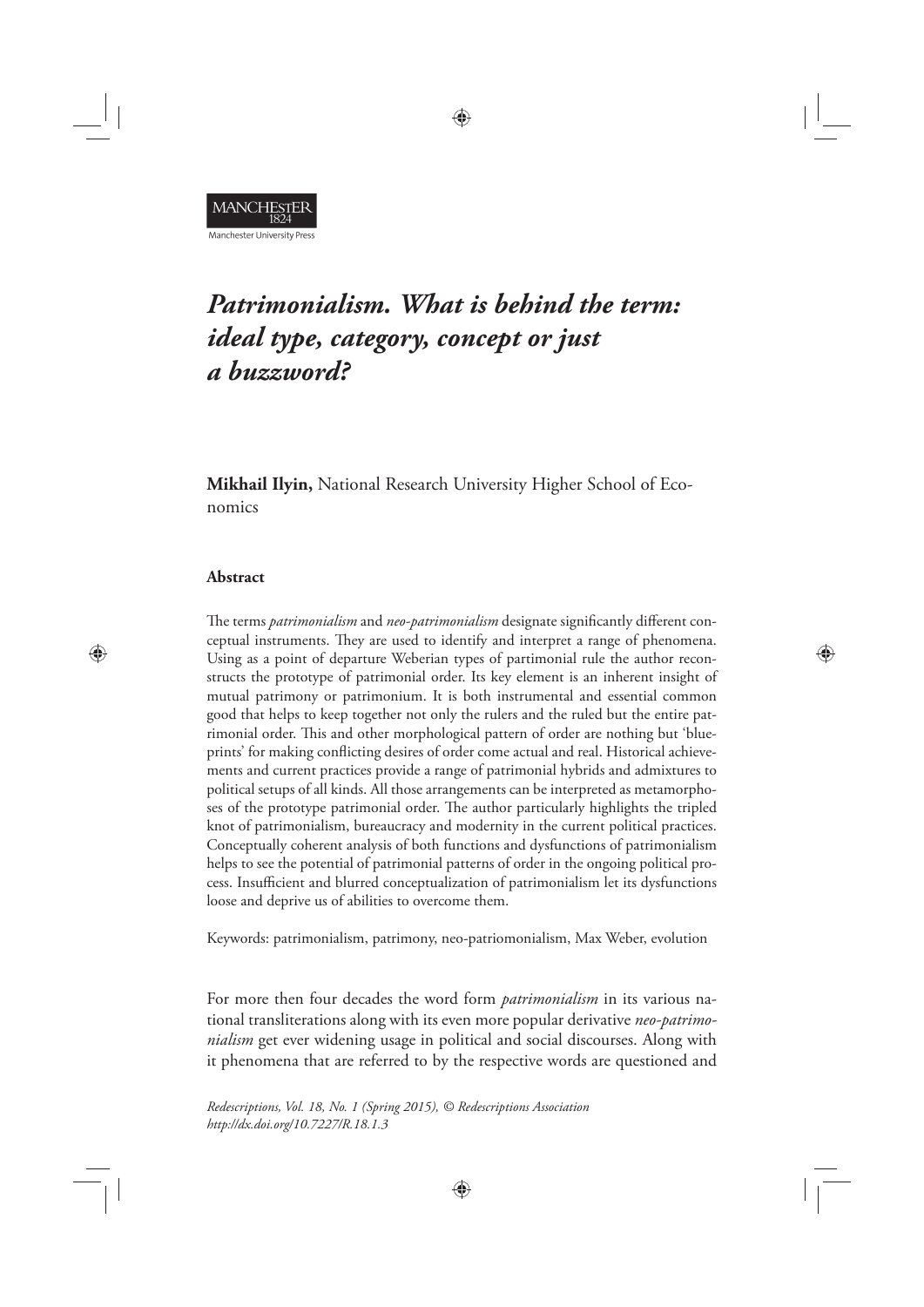debated in across the vast spectrum of social sciences. Despite a buildup of important findings and insights the overarching confusion is getting ever wider.

To overcome confusion rectification of words long acclaimed by Confucius is to be coupled with respective elucidation and analytical disclosure of the phenomena themselves as well.

## **Varieties of word use**

⊕

Terms of reference may have a range of dissimilar sorts of meaning that single out specific aspects of the phenomena they refer to. Terms are entities of diverse kinds. They may be fairly different semiotic devices or even referential and denotative contrivances.

Within the overall nomenalist tradition they may be used as conventional terms that can be unambiguously specified. In this case a strict definition is to be provided at the very outset. No diversions from the conventionalized meaning would be possible then.

Within broadly construed realist tradition it is possible to use the terms as if they refer to abstract objects in Platonic sense. Such usage is often imbued with exaggerated similarity between an idea and corresponding phenomenon. Eventually this often leads to naturalistic identification of the idea and phenomenon. Finally, *in extremo* dedifferentiation of all the three components – the term, the idea and the phenomenon – provides their ultimate integrity.

◈

Within a range of mid-way conceptualist approaches terms could be instrumentalized to grasp or conceive phenomena. They may be treated as generalized abilities, instrumental universals, e.g. Aristotelian hylomorphic instantiations or entelechies or even as categories of a kind**.** In both cases abstract object or instrumental universal would be considered structurally homogeneous semantic crisp sets that would shun Sartorian conceptual stretching (Sartori 1970).

Terms may be used as representations of mental models. Then they would develop into structurally heterogeneous fuzzy sets of meanings. Their structure would be shaped as semantic fields or more specifically cognitive maps (Tolman 1948), radial networks (Norvig & Lakoff 1987, Brugman & Lakoff 1988), prototypes (Rosch 1973, Rosch 1978), concept maps (Novak 1993, Novak & Cañas 2006) etc. Conceptual variations could be characterized then by family resemblances (Wittgenstein 1951/1975, Rosch & Mervis 1975).

27 It is only to be expected that the use of the terms *patrimonialism* and *neopatrimonialism* is justified by references to Max Weber's ideal and other kind of types. Being heterogeneous semiotic devices and fuzzy cognitive appliances, Weberian types focus on properties that are deemed typical. Criteria of typicality must needs be very subtle, combing specific but indispensable indications.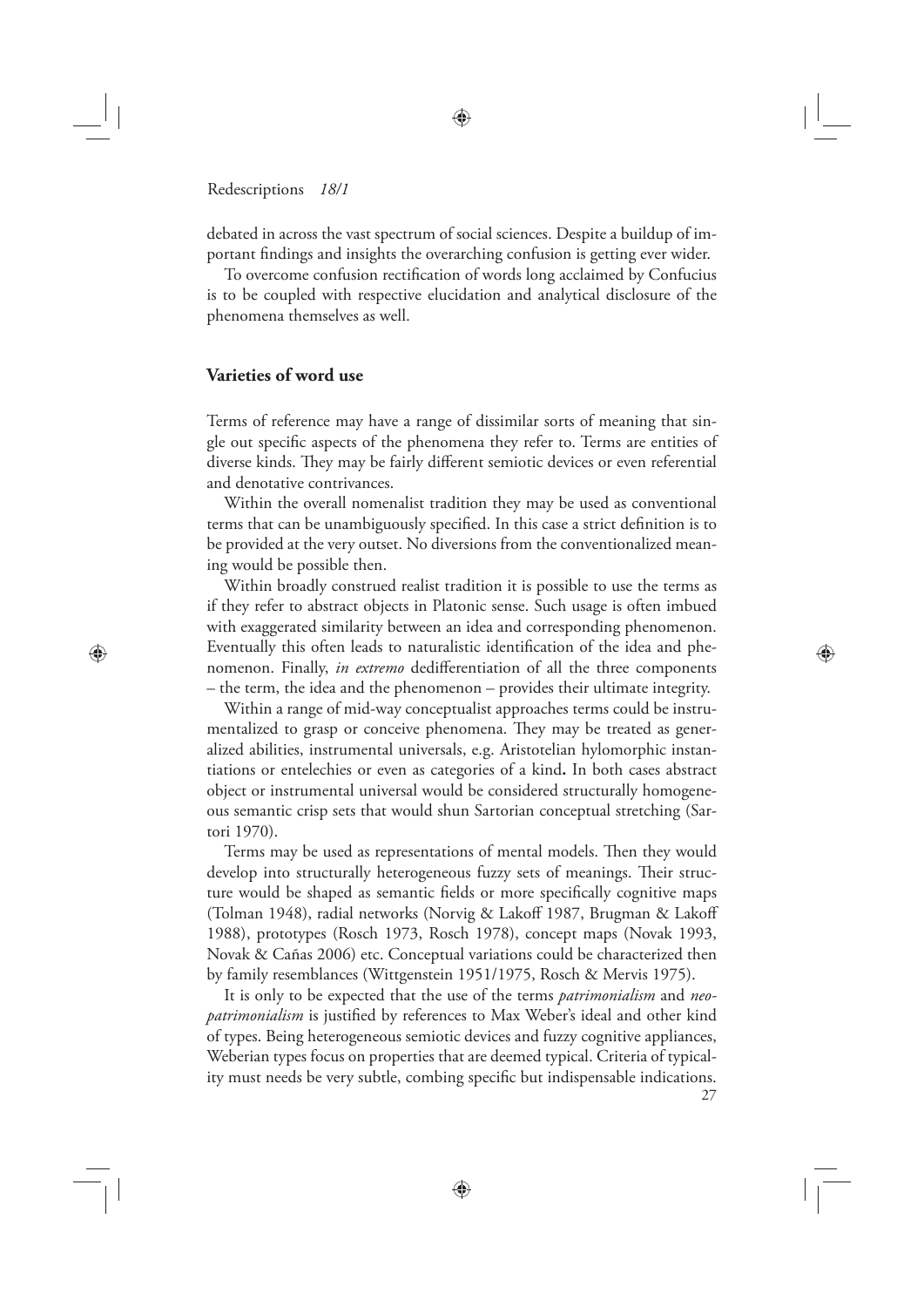⊕

In fact typicality is provided by combination of a singular outward manifestation with its internal mainstay or crucial crux.

⊕

*Quod licet Jovi non licet bovi*. Unfortunately much of the post-Weberian and would be Weberian typology-making is *de facto* reduced to normative categorization or rather simplistic classification with very few *ad hoc* prescribed criteria.

Finally, the terms often turn out to be nothing but ordinary language words. They are often indiscriminately repeated and to this effect trivialized. Such trivialized terms readily develop into trendy buzzwords. Their broad surface meanings are overstretched while subtler meanings are lost in the process of the stretching.

By and larger the of users of the words *patrimonialism* and *neo-patrimonialism* seem not to think about the status and character of the terms they use. A few authors that make occasional remarks to that effect would not consider all the options or explore their own guess systematically. The present article is an attempt to raise the issue and to suggest some possible ways to approach it. It is far from being just an exercise in semantics. On the contrary it aims to clarify alternative approaches to patrimonialism in current social research.

## **From Patrimonialstaat to current notions**

The German adjective *patrimonial* was long used both absolutely and in compound words like *Patrimonialstaat* or *Patrimonialgerichtlichkeit*. Since the period of turbulent 1848 the adjective was more and more used to characterize traditionalist ideology and style of rule. In fact it was specifically applied to adherents of the so-called *patrimonial state* (*Patrimonialstaat*). In its turn the word *Patrimonialstaat* habitually referred to hereditary monarchy in Germany. Only in early 19<sup>th</sup> century eminent Bernese conservative politician and legal constitutionalist thinker Karl Ludwig von Haller extended the notion of patrimonial state to a much broader and loftier understanding (Haller 1816–1834). He contrasted naturally sociable condition (*natürlich-geselliger Zustand*) of the patrimonial state to artificial (*künstlich*) creatures (*Chimäre*) of military states (*Militärstaaten*), clerical states (*Priesterstaaten*) and republics. Furthermore, Haller derived the origin of the state and the very political order "from the initial patrimonial community" (*auf ursprünglichen Patrimonialverband*) (GG 6: 49–50). It was Haller's broadening of the idea of hereditary rule to a natural rule opposed to its 'unnatural' alternatives that set up conceptual developments ironically ending up now with the word *patrimonial* referring to something distorted and deviant.

What are Haller's notions of the initial patrimonial community and the resulting patrimonial state? Nothing but abstract objects that exist on their own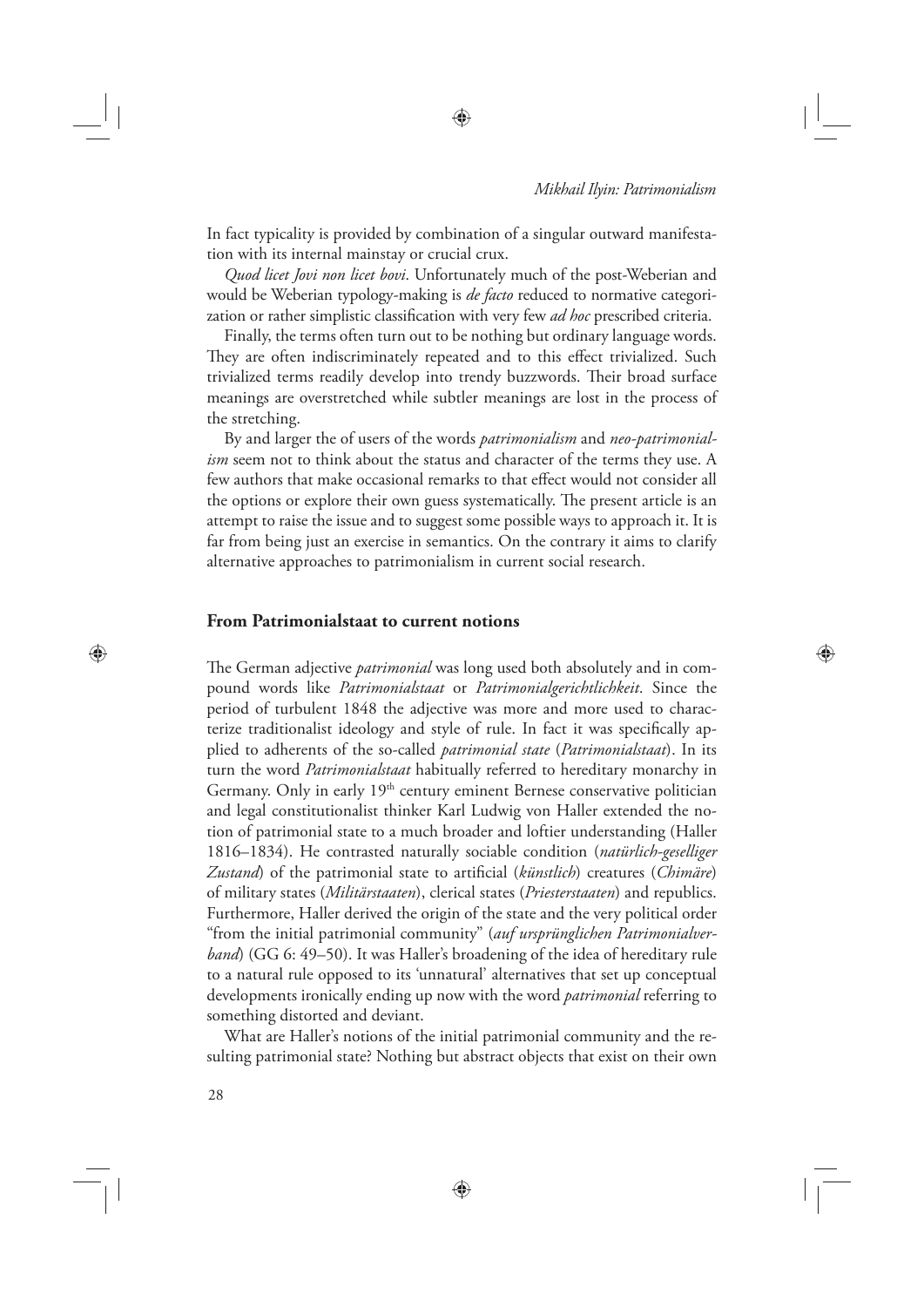⊕

in realist sense. But they can also be applied to existing phenomena. It was a common practice of the age to link 'real' abstract notions to genera of specific objects (and it is deep entrenched in our present-day thinking even now). Thus, an outstanding German scholar Robert von Mohl who gave a detailed account of Haller's work in his *Geschichte und Literatur der Staatswissenschaften* (II 529–60) singled out a range of classes or rather *genera* of states (*Staatsgattungen*) in his other seminal work *Die Polizei-Wissenschaft nach den Grundsätzen des Rechtsstaates* (3 vols, 1832–1834).

"The religious orientation of life (*Lebensrichtung*) produces theocracy, the morally digressed (*sinnlich verkümmerten*) one produces despoty, the claims of private law patrimonial states (*der privatrechtlichen Forderung des Patrimonialstaats*), a simple family approach patriarchal state (*Patriarchalischer Staat*), the morally understood meaning of life rule of law state (*Rechtstaat*)" (Mohl, 1844: 15).

The further history of the word *Patrimonialstaat* in German political discourse by and large produced an uneasy assortment of traditional understanding of a hereditary monarchy and of the Hallerian vision of a universal and primal practice of traditional rule. It was only by the end of the 19<sup>th</sup> century that the word *Patrimonialismus* entered German political vocabulary. It referred to a wide range of political attitudes, styles of behaviour and practices typical for proponents of traditional rule. By that time initial reference to a specific set up for German and European hereditary monarchy was by and large marginalized. In this context it was quite predictable that Max Weber would resort to the word in his grand outline of basic types of rule. It was far more broad and flexible then either *Patrimonialstaat* or *Patrimonialverband*. But what is even more important the new term was in fact a new analytical device. It allowed to shift from abstract 'essences' to focal properties or typicality of various patterns of rule.

It was "Economy and society" that emerged as a landmark in elaboration of new semiotic devices and the study of the very phenomenon of *patrimonialism*. Most probably Weber himself never consciously intended to sum up previous interpretations of patrimonial state and rule in a clear and coherent way. He probably never cared to acknowledge respective conceptual and lexicographic history. He would not specifically elaborate on the Roman notion of *patrimonium* that was at the bottom of the conceptual history. He could have his pragmatic reasons to do so. But a current student of patrimonialism cannot ignore its conceptual background. It would be superfluous to resort to a long conceptual history of debates about patrimonial state, respective traditions and ways of rule in a short article with a specific focus. But some references to key moments are evidently necessary.

⊕

◈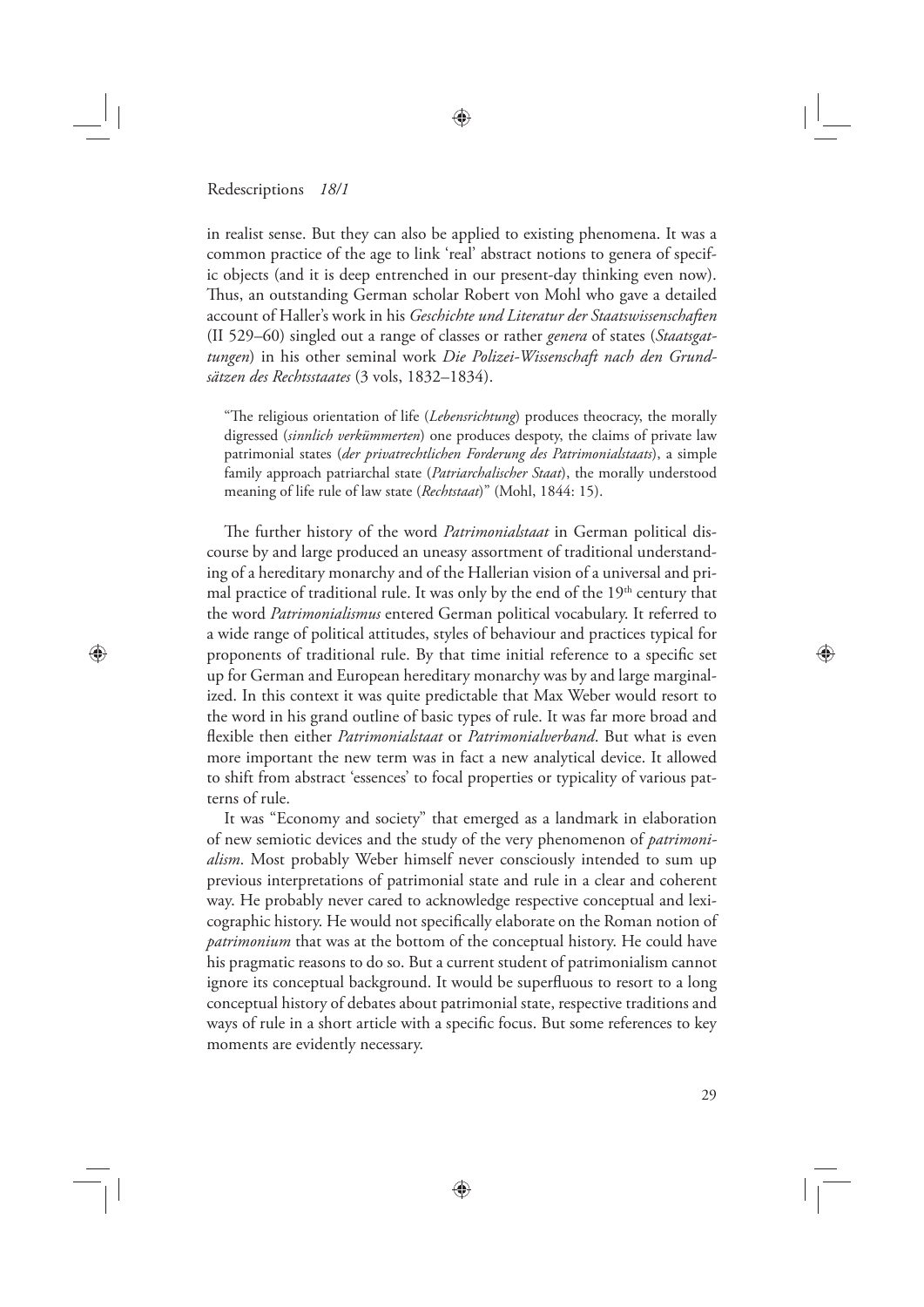◈

Weber has adopted the term quite late in his academic career. He did it only in 1914 after reading a book *Der deutsche Staat des Mittelalters* written by his friend Georg von Below (Breuer 2006: 88; Bruhns 2012: 13), who opposed links between *Patrimonailstaat* and *Landesherrschaft*. Below's arguments helped Weber "to introduce a clear distinction between patriarchalism and patrimonailism, i.e. between the level of 'household (oikos)' and that of a political entity" (Bruhns 2012: 13).

Anyway pragmatic departure point would be German word *Patrimonial*staat meaning just hereditary state. The word-form was used just to stress the key role of legal inheritance of the title to power or *patrimonium* in medieval Latin or in Roman Law. That would entail implications of transfer of rights and entitlements. The respective cognitive model was three-fold: ancestor (entitlement holder, benefactor) – vehicle of entitlement transfer – successor, heir (entitlement recipient). This tripartite conceptual structure would be implicitly preserved in deep layers of lexicological 'memory' of German and other European languages. This structure would also make it possible to extend reference from purely interpersonal or intrafamilial contest to broader social context of generational interaction and temporary continuance of societies.

The tripartite conceptual structure of social persistence would mingle with the concept of tradition. With the proliferation and ensuing preeminence of developmental or rather progress-historicist mode of thinking the traditionbound components of overall patrimonial idea were radically discredited and mentally rejected. It was in this context that in late 60s the terms *patrimonialism* and *neo-patrimonialism* got wide use in political and social sciences the (Roth 1968; Eisenstadt 1973; Pipes 1974).

⊕

The scholars of patrimonialism and neo-patrimonialism would not recognize their inherent conceptual revisionism. Many would not even notice it. They would not care of the conceptual history. Rather they would typically resort to specific and arbitrary selected instances of word-use by Max Weber as the appealing precedent. Many would even claim that the terms they used are ideal types though in fact they would refer either to abstract objects (general normative idea of patrimonialism as they interpreted it contextually) or just blurred notion of ordinary language.

The lack of conceptual clarity and terminological discipline explained why the terms' "theoretical status was not properly defined" (Maslovski, 1996: 296). A voguish craze to draw on the words *patrimonialism* and *neo-patrimonialism* would make them "used rather indiscriminately" (Maslovski 1996: 296–297). In fact the term *patrimonialism* tended to become 'something of a catch-all concept, in danger of losing its analytical utility' (Theobald 1982: 555).

30 By now the notions *patrimonialism* and *neo-patrimonialism* have been overstretched both by further extension of the conceptual domain and by shifting a semantic focus to very specific attributes of respective phenomena. This in fact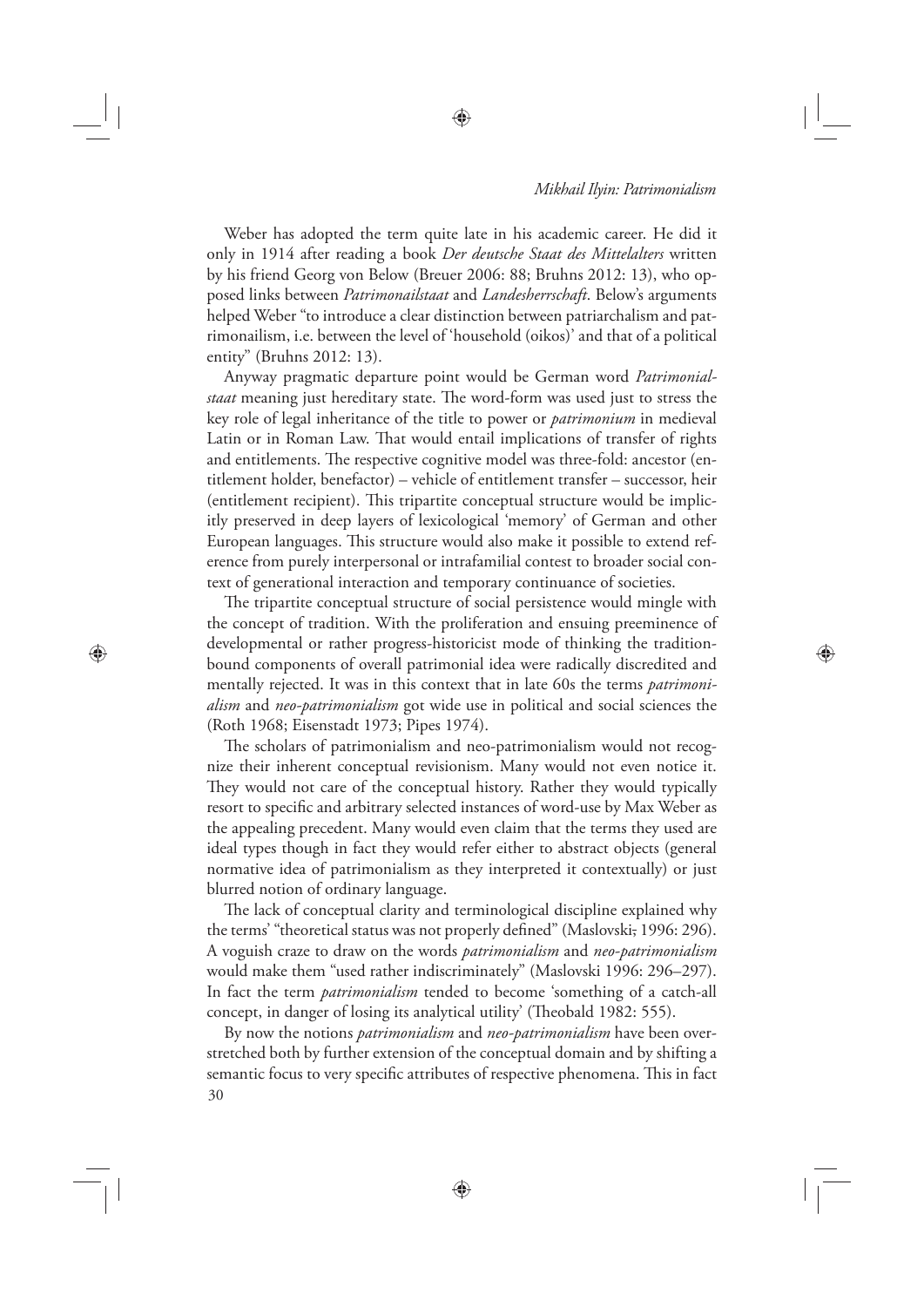⊕

makes them new distinct notions that have radically different semantic profiles with occasional traits forming a prototype core. Thus two highly knowledgeable experts on African politics would claim the very essence (sic!) of neopatrimonialism to be "the award by public officials of personal favors, both within the state… and in society…" (Bratton & van de Walle: 458). Neopatrimonialism could be seen as a synonym for corruption, clientelism, patronage, cronyism, nepotism, the "big man" syndrome, godfatherism, warlordism, capture, predation, kleptocracy, prebendal regime, etc. (Evans P. 1992) or it may be side-tracked to the "common denominator for a range of practices that are highly characteristic of politics in Africa, namely nepotism, clannish behaviour, so-called 'tribalism', regionalism, patronage, 'cronyism', 'prebendalism', corruption, predation, factionalism, etc." (Medard: 330). Typically negative features crucial for very specific research interests or political contexts are treated as central and essential.

With each new application of the terms to countries, regimes or specific practices respective notions would refocus interpretation of the phenomena called patrimonial. Eventually "the 'endemic' nature of references to neopatrimonialism has contributed to its conceptual stretching. The concept gradually transformed into an 'elusive' notion" (Erdmann & Engel 2007). It is described as a catch-all (Erdmann & Engel 2007) concept, as dues ex machina (Theobald 1982: 555), or as a fluid (Soest 2010) notion.

What conjectures would follow from semantic disarray behind terminological homonymy? The lack of proper definition of theoretic status of the terms (Maslovski, 1996: 296) would obscure what kind of analytic instruments is used in each specific instance of the word-use. It could be anything within a range of verbal signs or terms of reference. One pole of the scale would be a strict scientific term that is precisely defined and conventionally used in an unequivocal reasoning. An opposite extremity would be a shallow buzzword which broad surface meaning is overstretched to be immediately understandable by everybody and which subtler meanings has been likewise lost in the process of the stretching. In between one would find a standard term that can be strictly defined and conventionally used in an unequivocal reasoning a homogeneous concept that shuns Sartorian conceptual stretching, a heterogeneous notion with core prototype or radial network structure that incites Wittgensteinian family resemblances, a Weberian ideal type or just an ordinary language word.

The reference of the terms also appears uncertain. Using the same term various authors (and sometimes even one author within a single paragraph) apply it to (1) abstract entities (be they objects – visual Platonic ideas or abilities – instrumental Aristotelian universals), (2) mental models or types with varying degrees of generalization or abstraction, (3) phenomena with equally various degrees of their extraction or 'visibility' by highlighting this or that set of qualities or distinctive features.

⊕

31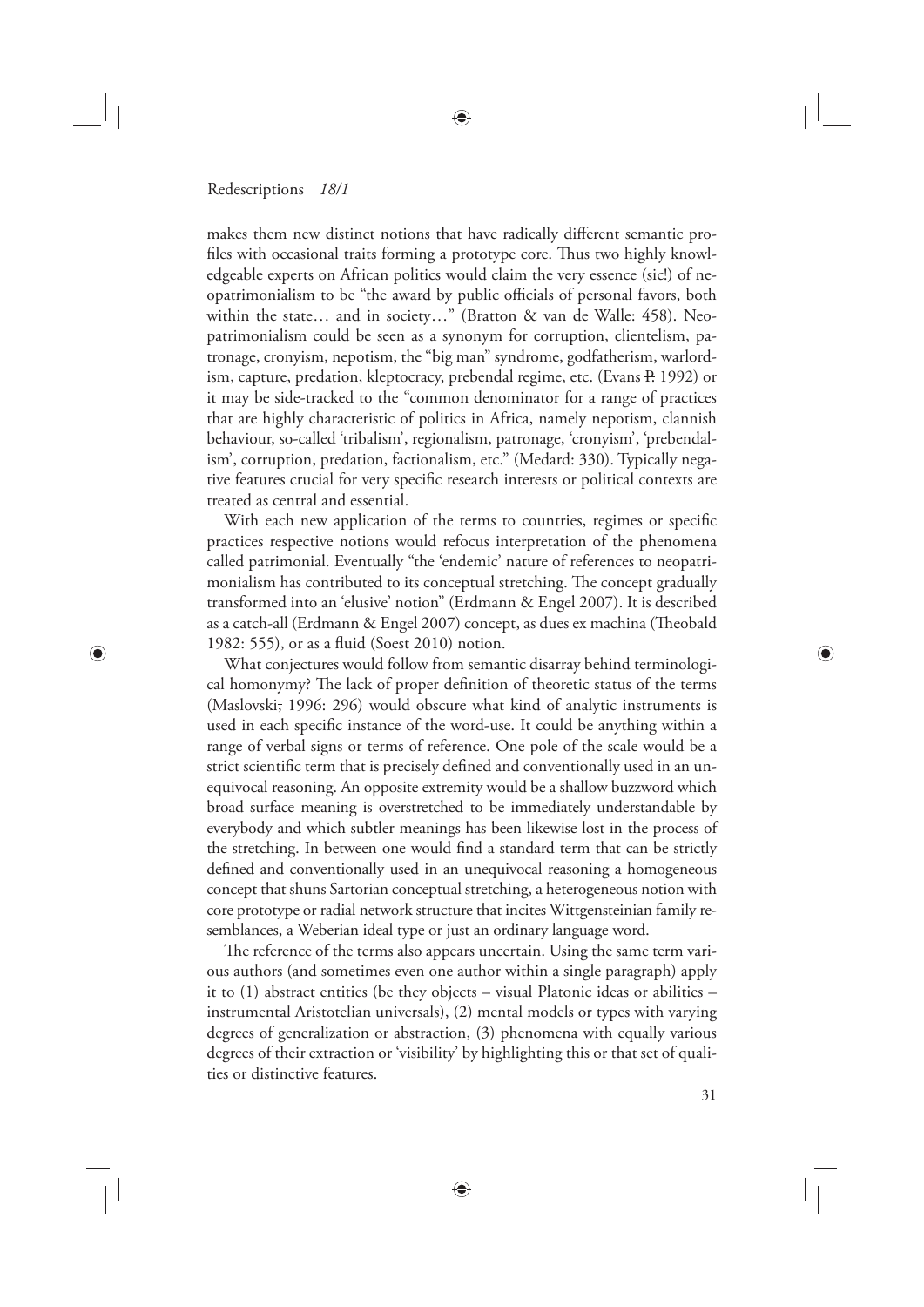⊕

The term *patrimonialism* currently refers to a very broad range of phenomena including various types of governance. Still its application is much broader. It implies a way of life, assorted mindsets, a range of behavioural patterns and styles of human interactions. With each new application of the terms to countries, regimes or specific practices respective notions would refocus interpretation of the phenomena called patrimonial. It would be essential to identify aspects of life and respective phenomena which the term may be applied to. In this case it is actual governance or rather its existent kinds, to be precise political orders, institutional setups and practices that could be empirically detected and studied. This task would imply singling out diagnostic properties that are essential to comparative or empirical analysis of actual cases of patrimonial governance. But before undertaking such an attempt it worthwhile to consider patrimonial conceptual range in Weber's works and beyond.

## **Weberian varieties of patrimonial rule**

Max Weber not only introduced the term *patrimonialism* but also provided substantial interpretations of specific cases, particularly historical types of Egyptian (Ptolemaic), Chinese (Qin), Russian (Romanov) and English (Tudor) patrimonialism (Weber 1980: 130-140, 580-625). Those historical types refocus the ideal type elaborated in the third chapter of the third part of "Economy and Society" (III.3.). A number of further interpretations of patrimonialism in the book always have references to specific historical practices.

Some authors tend to believe that Max Weber developed a genuine ideal type of patrimonialism (Kalberg 1994: 96–97). Others would deny it and even question coherence of Weberian conceptualization of patrimonialism (Anderski 1984: 48, 111). Some identify variation within Weberian conceptual domain of patrimonialism (Maslovski 1996; Charrad & Adams 2011). Thus, Charrad and Adams stress, "Patrimonialism can characterize a relationship as limited and stylized as the classical Weberian triad of ruler-staff -ruled, or as rich and complex as the system of power characterizing a national state. It has also been mobilized—including by Weber himself—as a key to understanding the rise and fall of world empires, which preexisted the rise of the nation-state and persist as a counterpoint to contemporary states and interstate relations" (Charrad & Adams 2011: 8). In his turn Mikhail Maslovsky notes that "in his discussion of patrimonialism Weber employs three different concepts: patrimonialism proper, sultanism and estate-type domination". He further concludes that "apparently all of them should be treated as separate 'pure types', which are, nevertheless, interrelated and comprise a particular ideal-typical model". Eventually "patrimonialism can be regarded not as a separate pure type but as

⊕

32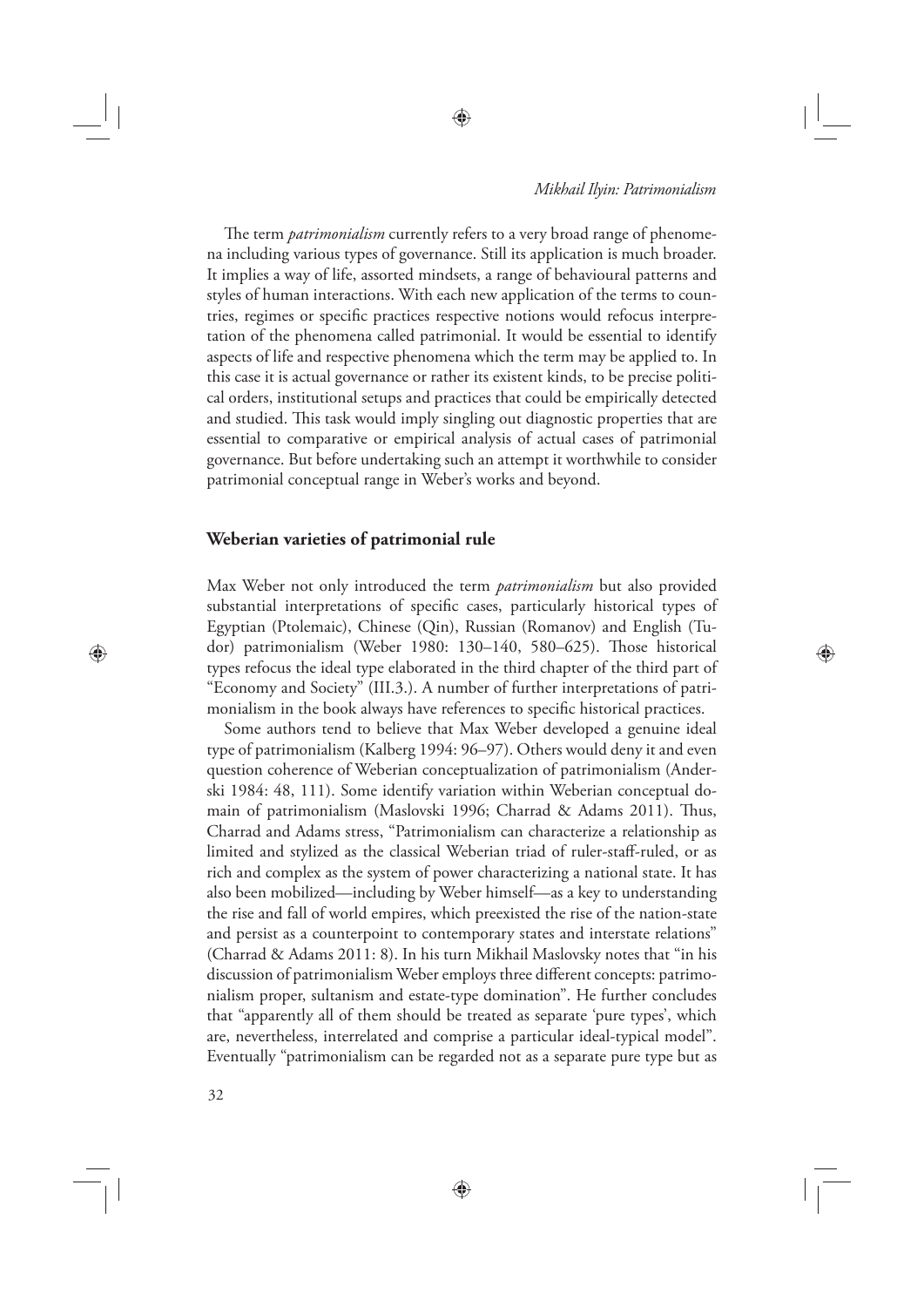⊕

a system of such types" (Maslovski 1996: 298; cf. Масловский 1997).

A great discrepancy in treating terminological and analytical instruments of Weber may result from heterogeneity of his *oeuvre*. In fact "Economy and Society" is a compilation edited posthumously by Marianne Weber and then Johannes Winckelmann. The key chapter patrimonial type of rule (III.3.) was methodically formulated by Weber himself as an essential nucleus for his *Grundriss der Sozialökonomik*. The chapters that were incorporated later into *Herrschaftssoziologie* (IX 3. and 4.) remained descriptive notes or even "sketches" to sum up factual material. While in the first case pure type instruments are used in the later cases they are historical type at best or even rough notions.

In actual fact Weber uses a range of conceptual instruments from notions to pure types. The starting point is a word of ordinary language or rather the cognitive scheme (metaphor) that underlies it. The next stage is that of broad and vague notions having a prototype core and a broad conceptual periphery. Historical types would be more coherent conceptual tools developed by reducing both their volume and content by a very easy procedure of dropping all 'alien' data and characteristics. Placing together of a few historical types and focusing on their common features while dropping specific would produce analytical concepts. Their further refinement would produce ideal types and eventually pure types.

Weber developed and used not only ideal types, but a whole range of analytical instruments and a number of types of different level of abstraction up to historical and boarder types. Very often they were shaped by specific research interests that Weber pursued in his individual works. Weberian notion of patrimonialism is just kind of a conceptual instrument. It is more concrete and specific and more enrooted in practice then a pure type or even an ideal type.

Weber himself employs a whole range of types of different degree of abstraction – all the way from ideal type to historical and what he called border types. Weber's nomenclature includes ideal type (*Idealtyp*), pure type (*reiner Typ*), historical type (*historischer Typ*), natural type (*natürlicher Typ*), empiricalstatistical average type (*empirisch—statistischer Durchschnittstyp*), border type (*Grenztyp*), strict type (*strenger Typ*).

In his "Economy and Society" Max Weber introduced a notion of patrimonialism as a sub-type of traditional domination. While doing so he displayed a whole range of traditional domination varieties. They were 'primary' patriarchalism (*primärer Patriarchalismus*), rule of elders (*Honoratiorenherrschaft*) or gerontocracy (*Gerontokratie*). They are evolutionary superseded by secondary types of rule. Weber himself never used that qualification but it is clearly implied. Those secondary types of rule include patrimonialism (Patrimonialis*mus*), sultanism (*Sultanismus*), and estate domination (*ständische Herrschaft*). Patrimonial rule emerges not as a single pure or ideal type but rather as "a system of such types" (Maslovsky: 298). All those sub-types belonged to an

33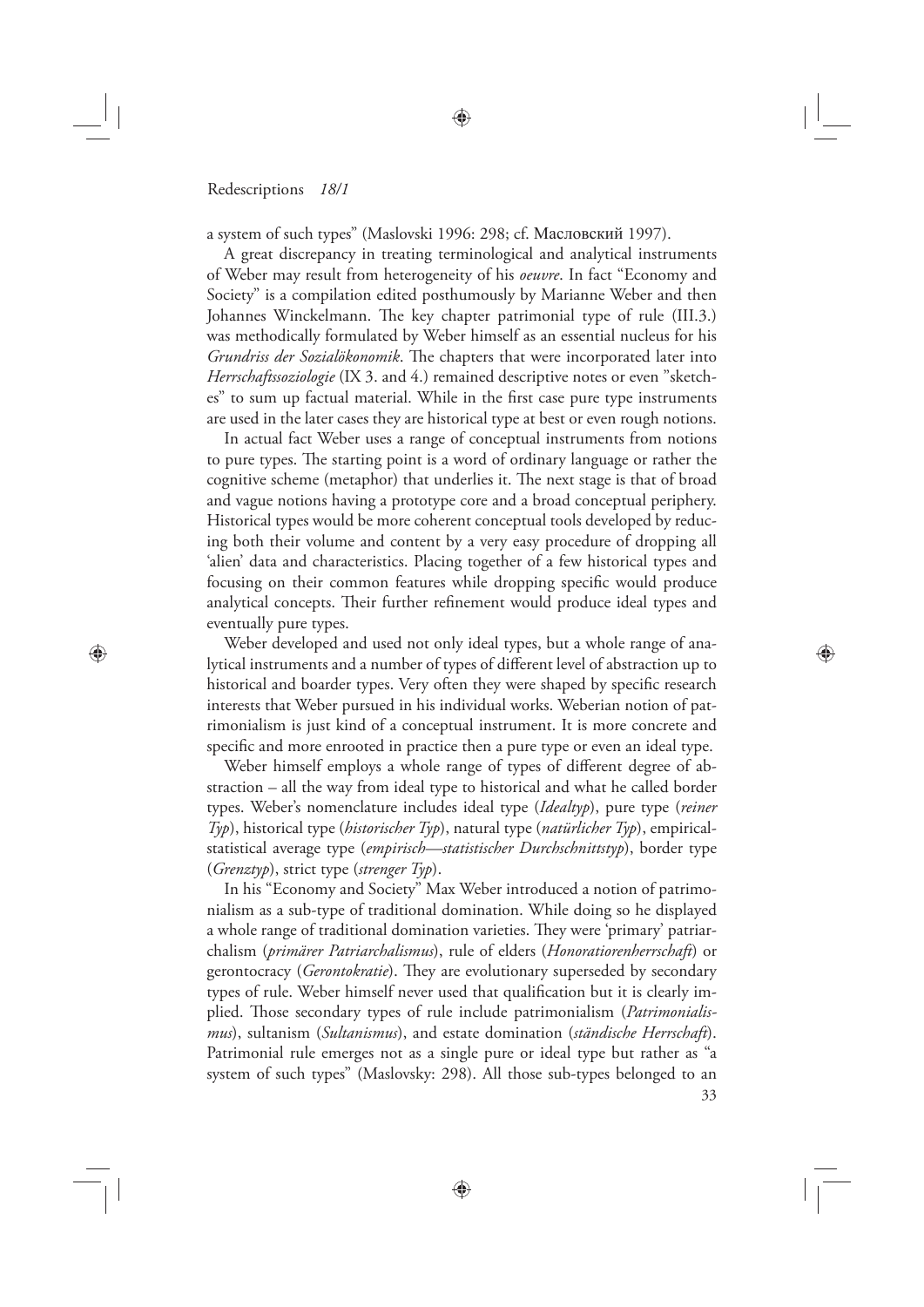⊕

encompassing type of traditional domination which potentially could be upgraded to an ideal or even pure type.

⊕

One should not expect consistency in the use of all those types by Weber. It was very much determined by his specific goals for writing this or that text. One should not forget that "Economy and Society" is after all a collection of assorted texts. Still in  $\S$  6 of section 3, chapter 3 of the first part of "Economy and Society" Weber gave a systematic explanation of the traditional domination and its types. He essentially identified it as a *personal* (!) rule of one or more lords (*Herren*) by the virtue of 'their manifest personal esteem' (*ihnen*  zugewiesenen Eigenwürde) and defined respective polity as 'reverence community' (*Pietäts*verband):

"A rule should be called traditional if its legitimacy is confirmed and understood on the basis of sanctity of the long-established ("evident to everybody") orders and ruler authority (*Ordnungen und Herrengewalten*). Inasmuch the ruler (or several rulers) are recognized by the tradition-wise obtained ruling (*traditional überkommener Regel*). They possess power to the effect of their own self-righteous standing (*ihnen zugewiesenen Eigenwürde*). In its simplest incidence the community of ruling is primarily a *reverence* community shaped by concerted upbringing (*durch Erziehungsgemeinsamkeit*)" (Weber: 130).

The ideal type of traditional domination had two dimensions: "material tradition-bound exercise of domination" (*material traditionsgebundenen Herrenhandelns*) and "material tradition-free exercise of domination" (*material traditionsfreien Herrenhandelns*). In other words it extended from a 'pure' extreme of being tradition-bound to another 'pure' extreme of being tradition-free. Within this range Weber placed a series of historical types just mentioned above. Their sequence from 'primary' and thus nearly 'pure' patriarchalism to estate domination (*ständische Herrschaft*) could be explained by gradual decrease of tradition-bound domination and equivalent increase of tradition-free domination. Similarly primary patriarchalism was a direct interaction of the ruler(s) and the ruled while through all other varieties some media (staff, institutions etc.) were getting ever greater prominence. Finally the sequence was also evolution advised from earlier to later historical cases.

It is crucially important to understand that Weber did not treat his types and other conceptual tools as clear-cut containers for what 'really is' in its entirety. He criticized Marxists, for example for misuse of the excellent analytical tool of capitalism by its naturalistic identification with the reality out there (Weber 1904, 204–5). It means that patrimonialism is not the thing out there but what we can see in the world around using the tool. It is only one aspect along the other ones within encompassing results of analysis and *verstehen*

⊕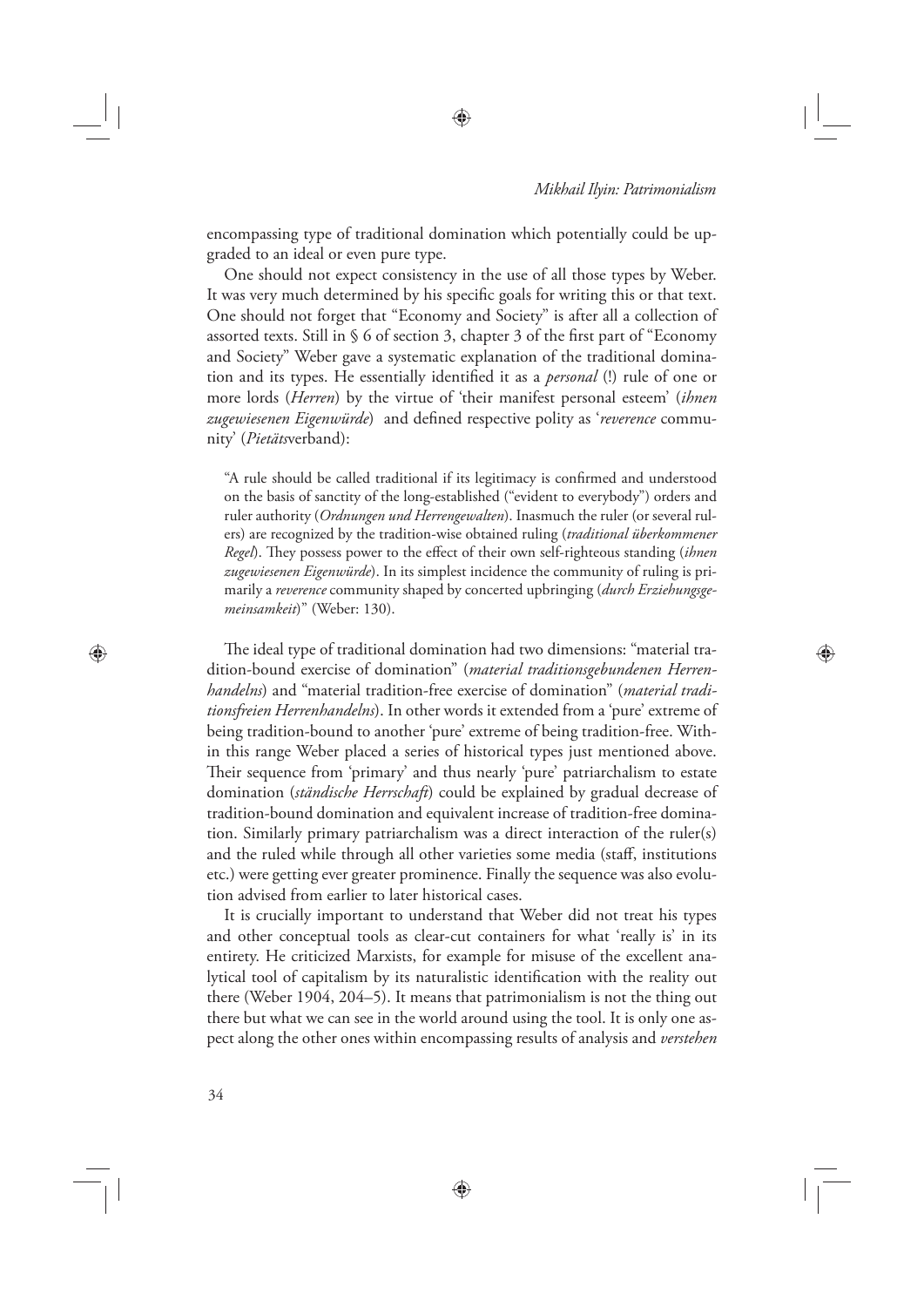⊕

when two or more tools are used simultaneously. In such cases Weber often developed new types like Caesarism etc.

This analytical and historical logic would allow to place just after estate-type domination and close to the tradition-free and present day 'pole' some other types of domination. The most 'advanced' one is that of neopatrimonaialism introduced a few decades after Weber. But there are or rather were at least three more introduced by Weber himself but not discussed by him in detail in "Economy and Society". They were Caesarismus (*Cäsarismus*), rule of officials (*Beamtenherrschaft*) and plebiscitary domination (*plebiszitäre Herrschaft*). Those new types of rule may be considered tertiary compared to primary set of patriarchal and secondary set of patrimonial one. Still they are clearly entranced in patrimonialism with its triple Weberian formula ruler-stuff-ruled. Caesarism shifts focus on the ruler, rule of officials on the stuff and plebiscitary domination on the ruled. Weber described the historical type of Caesarism as a new departure having clear patrimonial properties (Weber 1994; cf. also Baehr 2004). Another version of patrimonialism was defined as rule of officials (*Beamtenherrschaft*). Those two Weberian denomination may be seen as a further extension of the conceptual family of patrimonialism into the domains of legal-rational and charismatic domination. In fact plebiscitary domination (and democracy) is a further development within the same conceptual continuum. All the three types constitute an overlapping set of highly ambiguous types combining patrimonial qualities with legal-rational ones and in the case of plebiscitary domination also charismatic properties.

This is equally true of neopatrimolnialism. By all standards  $-$  as its very naming suggests  $-$  it is infused with patrimonial properties. But the prefix neo- also suggests that it extends beyond limits of traditional domination into legal-rational domain.

We are not to discuss here what Max Weber 'really meant'. His attributions of the terms from patrimonialism to caesarism and plebiscitary domination were advised by his specific research questions and the context of his times and political momenta. It is true that "patrimonialism can characterize a relationship as limited and stylized as the classical Weberian triad of ruler-staff-ruled, or as rich and complex as the system of power characterizing a national state. It has also been mobilized – including by Weber himself – as a key to understanding the rise and fall of world empires, which preexisted the rise of the nation-state and persist as a counterpoint to contemporary states and interstate relations" (Charrad & Adams 2011: 8).

Patrimonialism occupies the central place within the sequence of traditional kinds of domination. While primary patriarchalism is largely tradition-bound and estate domination is relatively tradition-free, with patrimonalism both trends are to be more or less balanced.

⊕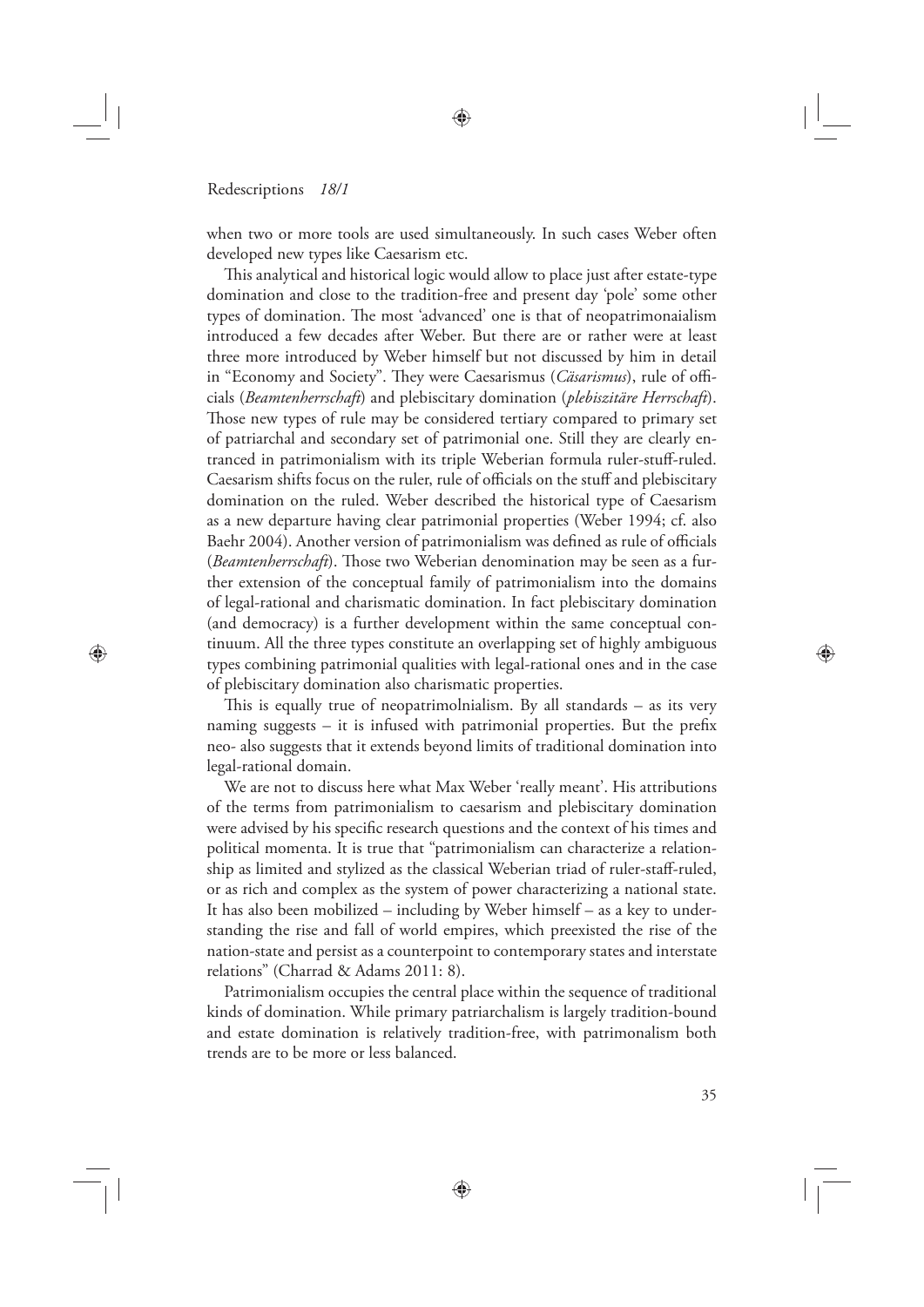◈

What brings together all those different kinds of traditional domination? What tradition rest upon? Generations of rulers as well as historical types of rule come and go but something remains a vehicle of 'dragging on' habitual domination. That vehicle is some constant medium that links the rulers and the ruled. Weber often but not exclusively identified this link as this or that kind of staff. But it is more then changing and specific kinds of staff. They also come and go. The vehicle is something that transcends the stuff as well as the rulers and the ruled. It is something common to all of them. A theoretical abstraction of common good may be probably the best expression to describe it at the outset. But it would be not the optimal choice for two reasons. First, the very term common good is highly charged and has very specific connotations in an assortment of ideologies. Second, the very notion extends far beyond domain of traditions into the broadest possible sphere of values. Still it very accurately points at the functional load of the key patrimonial medium.

## The prototype of patrimonial orders

⊕

Types may and should vary in accordance with research design, or approach of a scholar. It is necessary to control oneself and the instances of typicality you use as Weber insisted in his seminal objectivity article and other methodological pieces. Lack of control may lead to arbitrary conceptualization and buzzwording described earlier. A way to prevent such developments is to move from typical to prototypical. Behind varying typified phenomena one can discern sketchy contours of what Goethe called *das Urphänomen*. It is perceived with the help of prototype or type that withstands variations and focus on deeply entrenched properties of respective phenomena.

Cognitive science and psychology regard prototypes as modes of graded categorization, where some members of a category are more salient or important than others. Strictly speaking types are similar graded categories. The difference is created by criteria of salience. They may have purely psychological foundations, like in exemplar and prototype theories. But they be treated differently, namely in a morphological perspective. In this case cognitive schemata or patterns used would identify not the arbitrary features of the phenomenal configuration however outstanding they may look from ideological, cultural or psychological perspectives. They are stable and subject matter bound structures of phenomenal configurations.

36 In our research addenda of this article it is much more appealing to look not so much for unique embodiment(s) of patrimonialism (as do majority of neopatrimonialism scholars) but for an analytical instrument that may help to identify patrimonial characteristics in a variety of cases. In fact Max Weber has done a significant part of the job delineating pure type of patrimo-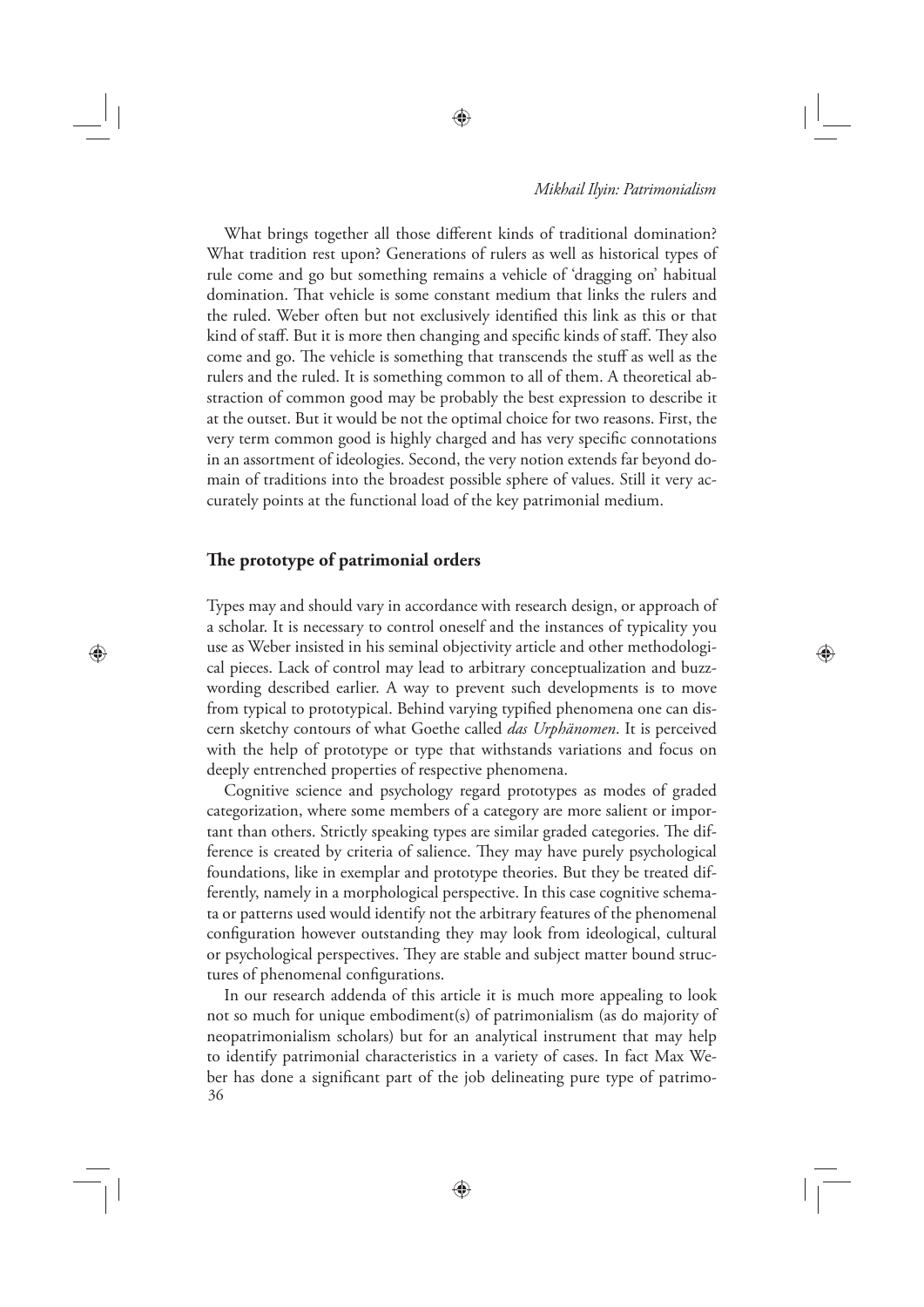⊕

nial rule. The origins of patrimonial governance or rather its cradles are tribal orders and ways of life that were defined by Max Weber as 'primary' patriarchalism (*primärer Patriarchalismus*), rule of elders (*Honoratiorenherrschaft*) or gerontocracy (*Gerontokratie*). As long as violent or peaceful integration of tribes and kinships made it impossible to use direct ways of primary governance it became imperative to reshape the habitual patterns of governance into novel ones.

The initial and the simplest modes of governance are characterized by a closed access and vocal communication restricted by ability to hear and interact with each other. The primordial self-enclosed enclaves numbered a few dozen folks and were maintained by their biological flock reproduction inherited from pre-human primates. They also developed first proto-human and then increasingly human social reproduction fashioned by immediate vocal interaction and daily routine playing of procreation roles. Vocal speech and lineage were essential communication and governance tools. Authority was not was purely functional and was not structurally detached from an entire primordial kin group. Morphologically the closed human communities were reproduced by the 'blueprints' or memes of ancestral lore transmitted in by oral narrative and familial rites.

It was only with Neolithic and Urban revolutions that started about 130 generations from present human conditions began to change. It was then that our ancestors managed to extend their homogeneous and egalitarian primitive bands to heterogeneous and stratified asymmetrical chiefdoms. Further evolutionary forms of polis were even more densely integrated assemblages of chiefdoms and tribal leagues. With chiefdoms getting upper hand over other chiefdoms and tribes, with an emergence of tribal federations or poleis the ruler or rulers could not be maintained over populace on a regular basis. Respective structural and morphological development were triggered by the need to maintain order when direct oral communication, and to that effect getting input to work out common goals, to give orders and check their implementation became highly problematic or even impossible. The authority was de facto structurally detached from the general populace often dispersed over sizeable territories. New ways of dealing with the challenging new circumstances had to be developed.

Morphological solution of the problem was quite self-effacing and straightforward. It was creation of a link between the authority and entire populace. Specifically patrimonial solution for the problem of polity overextension reshaped tripartite division as essential unity of the prevailing authority (quasipatriarch, housemaster) and the entire populace (quasi-kinship, kinfolk, domestics, householders) provided the linkage between them (quasi-household, its instrumental aspects and symbolic representations as common legacy). The last component worked as a crucial integrative device.

◈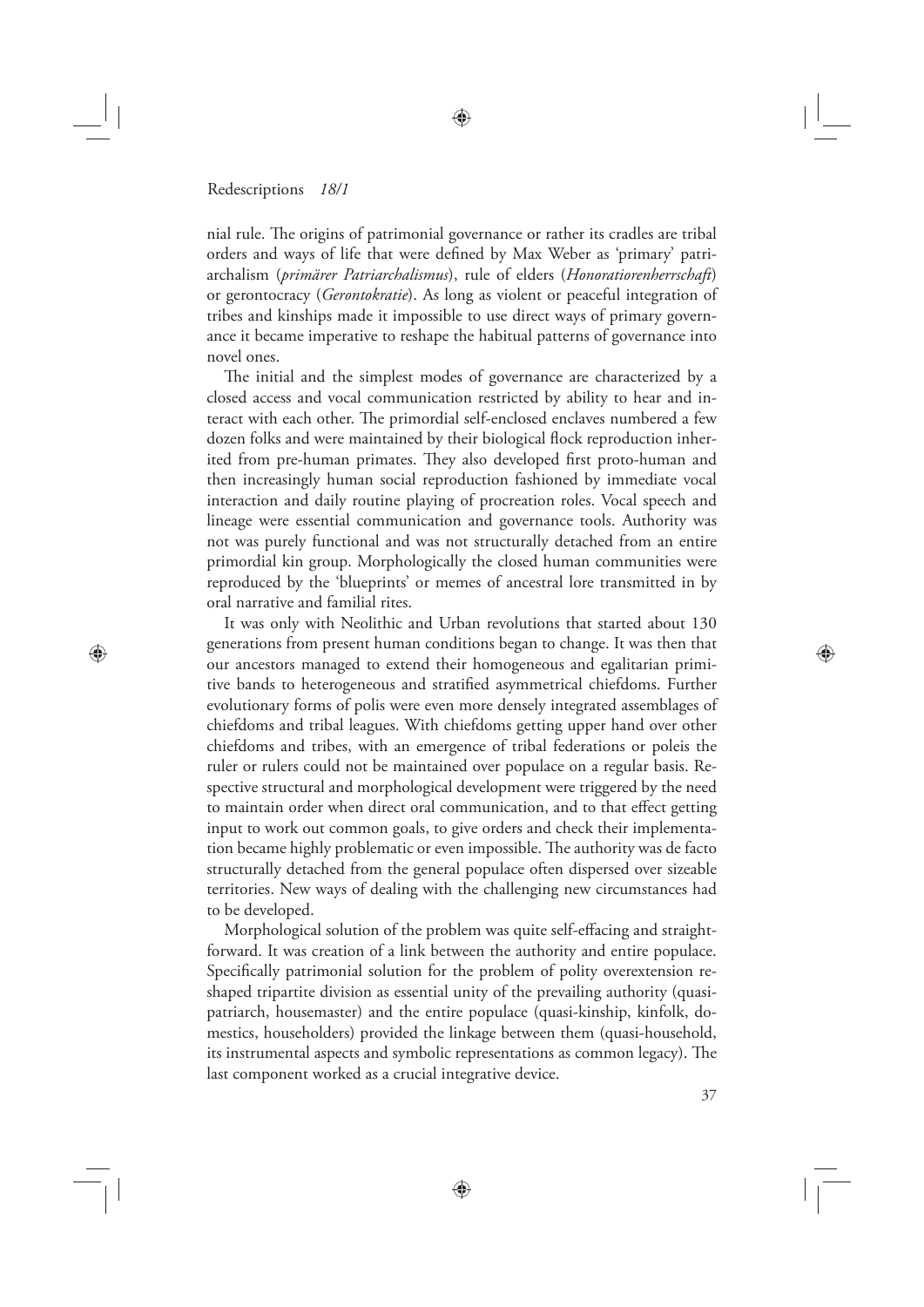◈

Patrimonial solution was not the only one. Patrimonial order patterns were only one kind of broader assortment of linkage patterns. There were several other alternative types of tripartite division. For example, it was a pattern of conquest with dominant authority of the quasi-conqueror, the conquered and the controlling army. Another solution was autonomous linkage bridging nominal and often minimal authority with subservient populace. There was one more pattern uniting leader with personal charisma or imposed cult of personality with 'devotees'. In this case the linkage was provided by 'priests' and other promoters of the cult of personality.

The new device of mediating link was still typically framed in a guise of customary practices. Thus, in the case of patrimonial governance it could be the staff of deputies sent out by an authority to voice orders or manage affaires of outlying surroundings. Such staff was usually conceived and functioned as a kind of a kin group (clique, retinue, cohorts). Overarching identities of broader assemblages were envisioned and articulated as ancestral law typically commandments of fore fathers. Although the linkage was purely social, non-biological, 'artificial' creation it was conceptualized in terms of invented lineages. Common staff, common lore and common lineage were conceived as mutual legacy and even birthright provided by forefathers. The proper term would be *patrimonium*. Respective types of political orders and varieties of governance are patrimonial. They are integrated by patrimonia  $-$  shared institutional orders and value systems thought of as 'inherited' from and provided by a common authority.

⊕

Evolutionary and morphological reconstruction of the origin and essence patrimonial rule goes well together with its Weberian vision. In Weber's view the common rationale and justification of patrimonialism rest on a residual ability to maintain a '*reverence* community' (*Pietäts*verband) in changing contexts of any type. What is to be revered by members of the community? At first glance Weber's answer is not *what* but *who* – the lord or lords (*der Herr oder die mehreren Herren*). But it is clear that they are revered not for their purely personal characteristics. Personal esteem or rather affection and even adoration are the basis of charismatic role. But even in this case charisma transcends the personality of the ruler and stands for something bigger and socially more significant. The ruler is only a vehicle and embodiment of charisma. It is not his property, but he is the 'property', manifestation of charisma.

38 With all their functional role reverence and piety patrimonial and other traditional types of rule are distinctly different from charismatic ones. They are essentially entrenchment or embedded within a tradition at large. Patrimonial lords are only vehicles and embodiments of what keeps 'reverence community' together. What integrates? What is the base for reverence and obedience of subjects as well as willpower and authority of the rulers? What maintains the tradition itself? It is something that could be defined as the common re-

⊕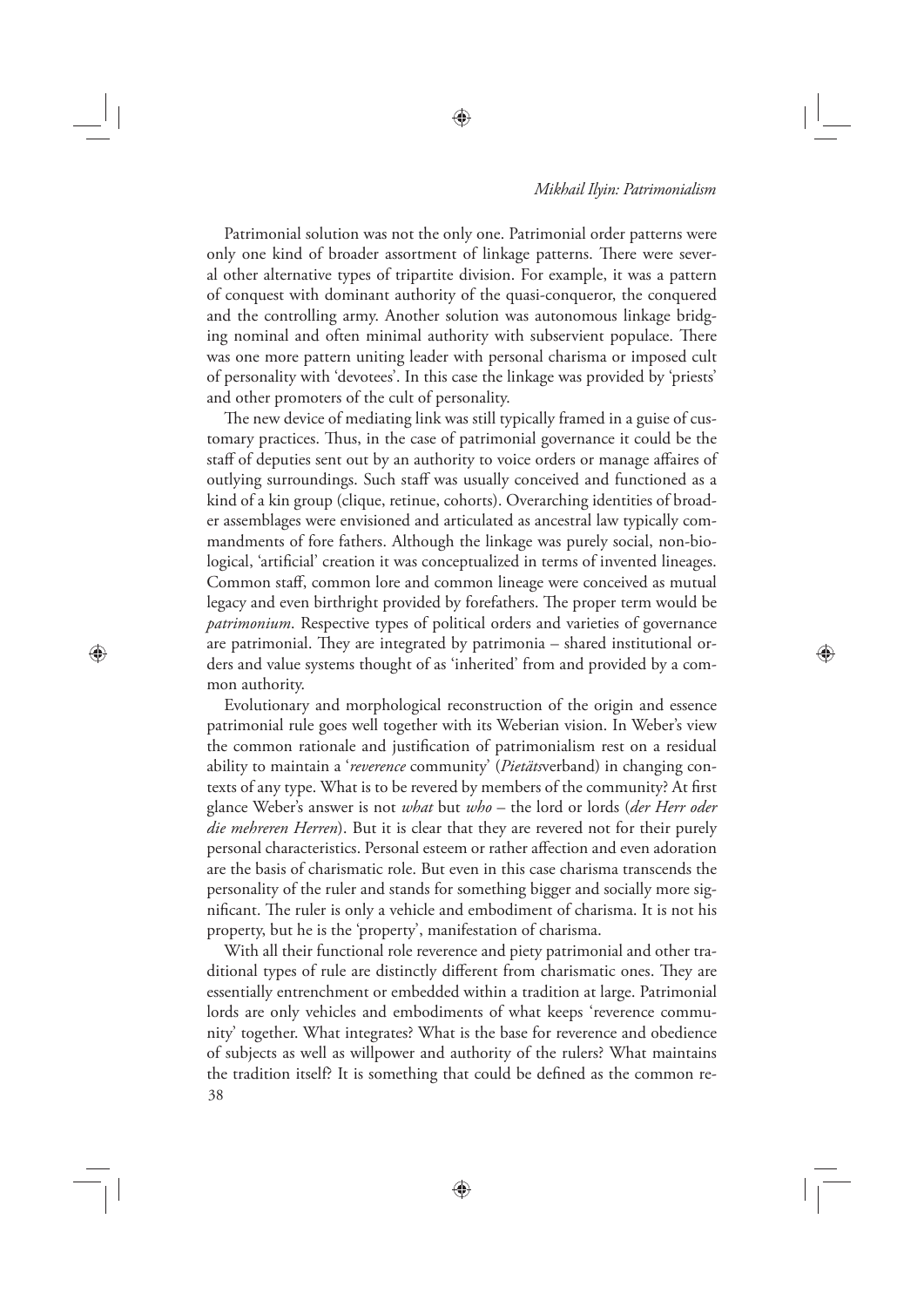⊕

vered heritage of an entire durable (multi-generation) community entrusted to and managed by an authority that embodies it at a given moment. Let us call it common patrimony – or rather use a neutral Latin word *patrimonium* to cleanse it and dispose of everyday connotations of our mother languages.

## *Patrimonium* **as both essential and instrumental good**

What makes patrimonium a setting up and a stake of patrimonial order? Uneasy but very indispensable combination of instrumentality and consummative self-sufficiency. It is a crucial good for the rulers, the ruled and the entire piety community. This good can and should be used as a practical resort to consolidation. But at the same time it the ultimate common good for all the members of a patrimonial community.

With all their functional role reverence and piety patrimonial and other traditional types of rule are distinctly different from charismatic ones. They are essentially entrenchment or embedded within a tradition at large. Patrimonial lords are only vehicles and embodiments of what keeps 'reverence community' together. What integrates? What is the base for reverence and obedience of subjects as well as willpower and authority of the rulers? What maintains the tradition itself? It is something that could be defined as the common revered heritage of an entire durable (multi-generation) community entrusted to and managed by an authority that embodies it at a given moment. Let us call it common patrimony – or rather use a neutral Latin word *patrimonium* to cleanse it and dispose of everyday connotations of our mother languages.

Are there any essential limitations for any institutional structure to be identified as a patrimonium? Hardly any. In practical terms it means that neither cultural contexts, nor evolutionary morphology may prevent a political community to single out a particular concept of order and use it as a patrimonium. It turns out to be not a generic concept based on classical genus-differentia distinction but rather an elusive and fuzzy nebula of ideas brought together by their family resemblance just like famous Wittgensteinian notion of games. In much the same way we may assume people resort to patrimonia just like they resort to games but patrimonia are just as numerous and heterogeneous as games.

It is also evident that both people and rulers would be quite free to shape or re-shape such a concept to specific historical conjunctures and daily life contexts. Patrimonium with all its trans-generation validity is also remarkably fluid and adaptable. So it is only natural that momentary aberrations like prebendalism, or tribalism, or 'big man' complex may seem to be its distinct features.

⊕

◈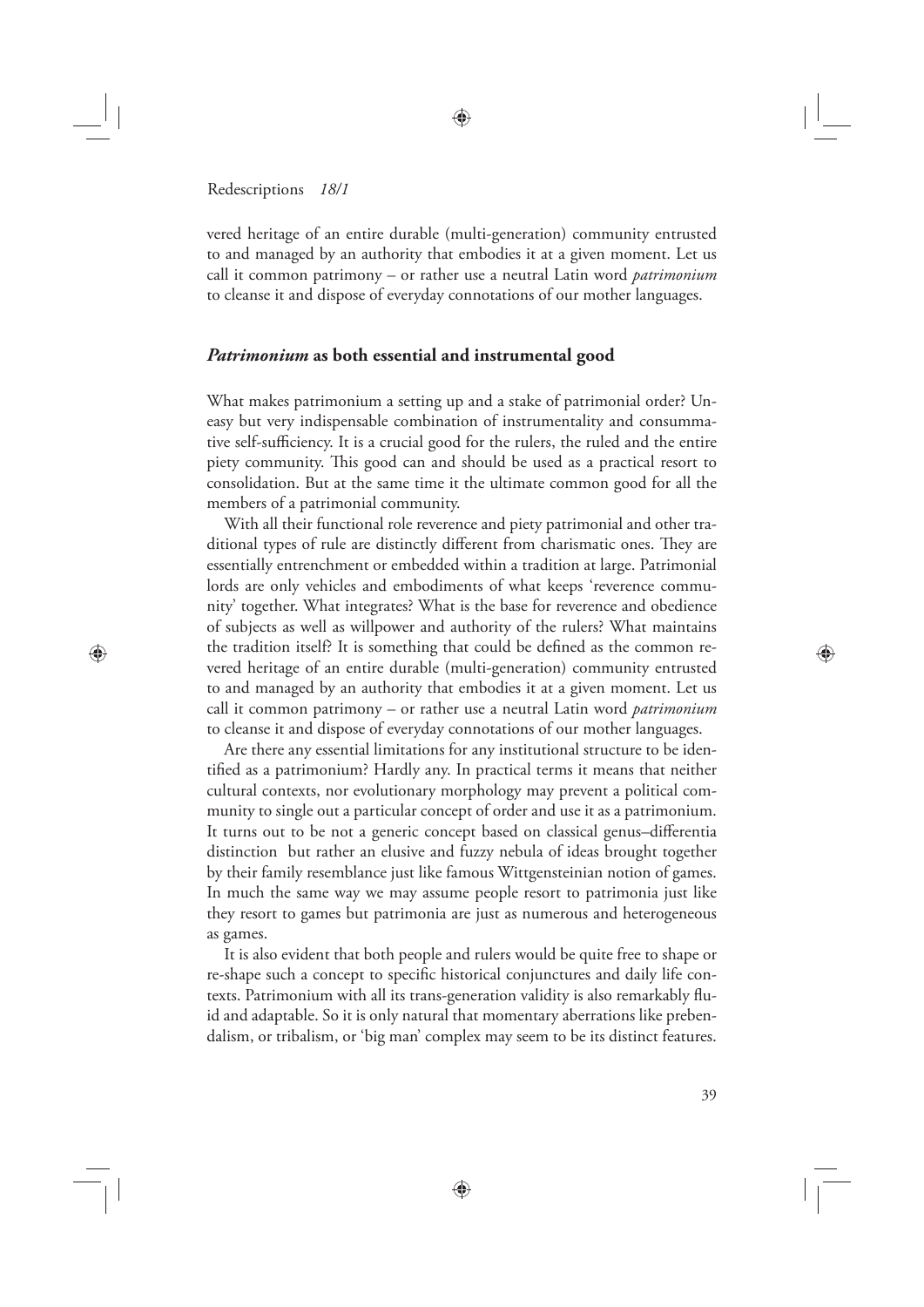Beyond those superfluous momentary properties lay conceptual features that are more persistent or rather recurring on a multi-generation scale. They may or may not relate to conceptual schemata deeply ingrained in cultures. Typically they could be metaphors of heritage, common good, fortune, gift, chosen destiny etc. Some of those conceptual schemata are culturally obscure and hidden while others are quite clear and manifest. Some could be even profoundly elaborated in mythologies, religions and ideologies as the case may be.

Within Roman tradition the notion was conceptualized both as *patria* and as *patrimonium*. This notion was accepted by new European languages and cultures. Needless to say that terminological choice of patrimonialism made by Max Weber was greatly predetermined by this deep-rooted tradition.

An alternative and in many ways mirror notion was and still is used by Chinese. Their idea of the Mandate of Heaven (tian *mìng*) may be considered as a model of patrimonium. In fact it implies not only the Divine Right of the ruler but rather his reverence to common good of the people. It is this reverence that makes the Heaven (tiān) happy – its instruction (*mìng*) being fulfilled as well as destiny, fate, good luck and life itself (all other meanings of *mìng*) restored.

To maintain the Mandate of Heaven the emperor has to follow it strictly and obediently. This obedience or filial piety  $(xiao, \not\equiv)$  is a primary cornerstone of political order and the very way of life in China (Traylor 1988). In practical and personal terms mental epitome of tiān m*ìng* implies reverence relations. Imposition of 'paternal' authority from above is conceptually supplanted by submissive 'filial' obedience from below. The Chinese patriarchal domination is voiced and explained as filial obedience or respect of a 'son' to his 'father'. It is a social 'son' (minor) who is an active agent of patrimony translation rather then inactive or recipient social father (elders). One can say that Chinese patrimonialism is not patriarchal. It is filial or rather 'sonly'.

Chinese filial piety is literary carrying (and caring for) elders *lao* by a son *zi* (Ikels 2004: 2-3). This duty of carrying and caring for is deemed as absolutely natural and innate. It is inherent and only thus inherited. Everybody including the highest authority should be obedient to supreme commandment or Mandate of Heaven. The whole political order rests on the imperative of selfimposed obedience.

What is essential for patrimonial world view? Persistent and consistent ('habitual') use of a mental construction of 'imagined patrimony' as a point of departure. And then people of the patrimonial 'reverence community' claim – it is all ours, it is indivisible, we all share it. Typically the ruler being one of them is still better equipped to act for each of them individually albeit not necessarily collectively. The 'imagined patrimony' is all theirs and indivisible. They all share it but the ruler takes over a major burden of doing the job of maintaining patrimonium. He is better equipped to act for each member of the 'reverence

♠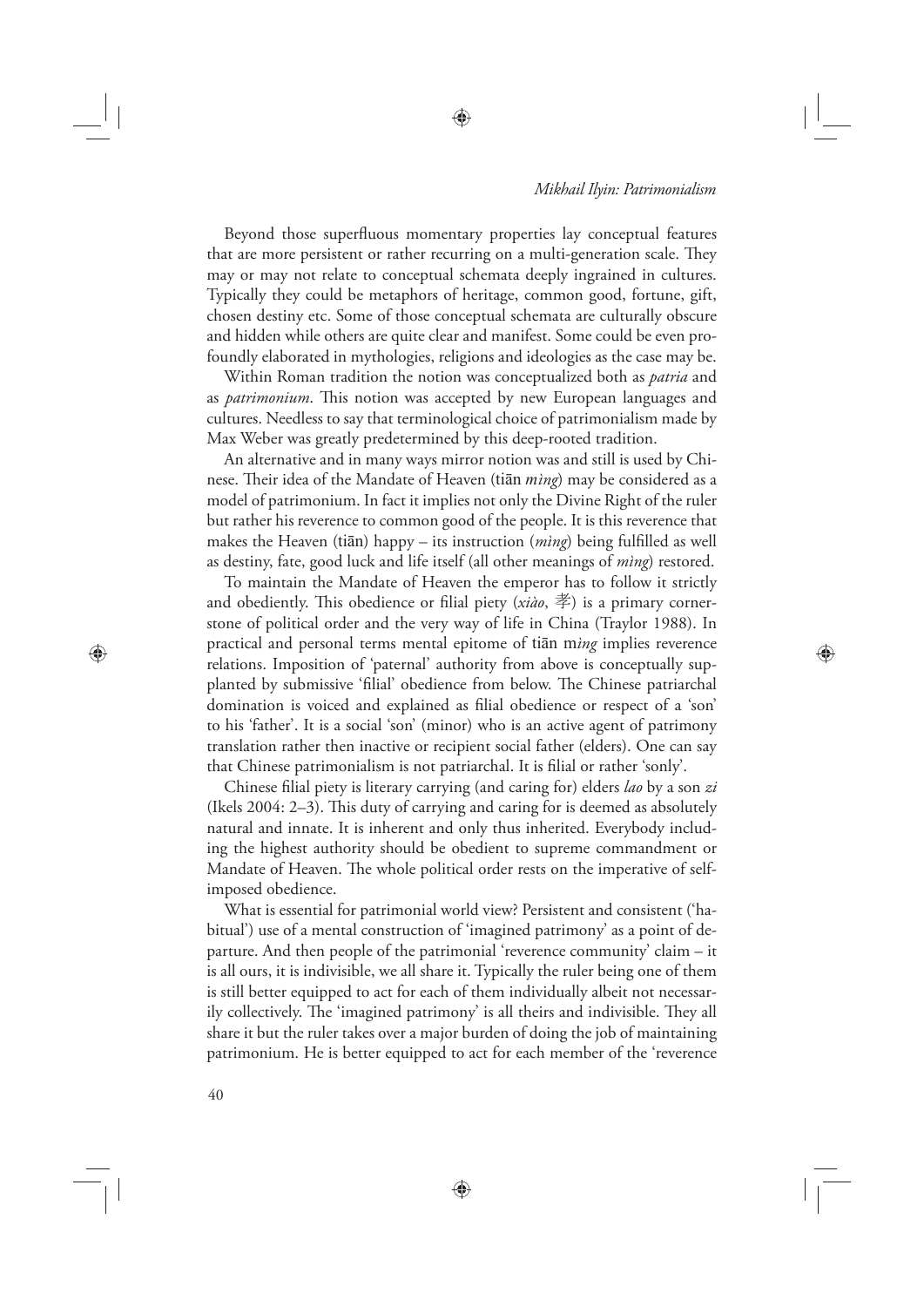⊕

community' and they are just to adhere to him. People are to give all possible support to the ruler and to remain faithful to him.

Patrimony may have different appearances. It may be Russian *votchna* (family belonging), or Chinese filial piety to the Mandate of Heaven, or Napoleonic *patrie*, or imagined 'stronghold of all progressive humanity' the USSR. What is important it is a common good that is taken for granted as a departure point for anything done (thinking, imagining, acting) in politics.

For many scholars of patrimonialism this refocusing from the ruler to the common good of 'reverence community' may seem odd and tenuous compared to regular and apparent perspective of the ruler and his manner of rule. But analysis centered upon a personalized ruler and his agency has its flaws. It cannot address a range of substantive questions. Why the rule of a mediocre person remains stable and despite all his wrongdoing and offence? Why developing and progress-inclined populations would tolerate corrupt personal rule against all odds? Why urbane and libertine elites of old Russia would endorse autocracy of Czars? Why emancipated and educated masses would subdue to Stalinist dictatorship despite well-entranced legacy of October Revolution? Why present generations of disillusioned and unruly Russians would welcome Putin's rule? Why many Russians readily resort to generally (and even personally!) depreciated corruption as a prompt means of personal resistance to arbitrariness of powers that be? Is there something beyond and above personal rule and corruption that justifies individual longing for preservation of life, liberty, and the pursuit of happiness? Something that makes hateful wrongs not only tolerable but instrumental?

Answers to such questions demand reshaping of Weberian conceptual dimension of authoritative domination (*Herrschaft*). In that perspective it must needs to shift our vision to a more general conceptual domain of consent and order. Then the core instance would be the 'reverence community' and the object of their reverence. It would be their common good and their everlasting heritage that the ruler is only momentary care-taker of. That perspective would probably allow to accept other possible care-takers of patrimonium as agents allied with the ruler or even autonomous to a degree. Typically such an agent is bureaucracy and some other modern institutions and organizations. In fact neoparimonial turn is clearly related to intrusion of bureaucracy and modernity into traditional patrimonial set-ups.

# **Patrimonial hybrids, admixtures and metamorphoses of patrimonial orders**

Extensive study of patrimonial and neopatrimonial practices led to an impor-

⊕

◈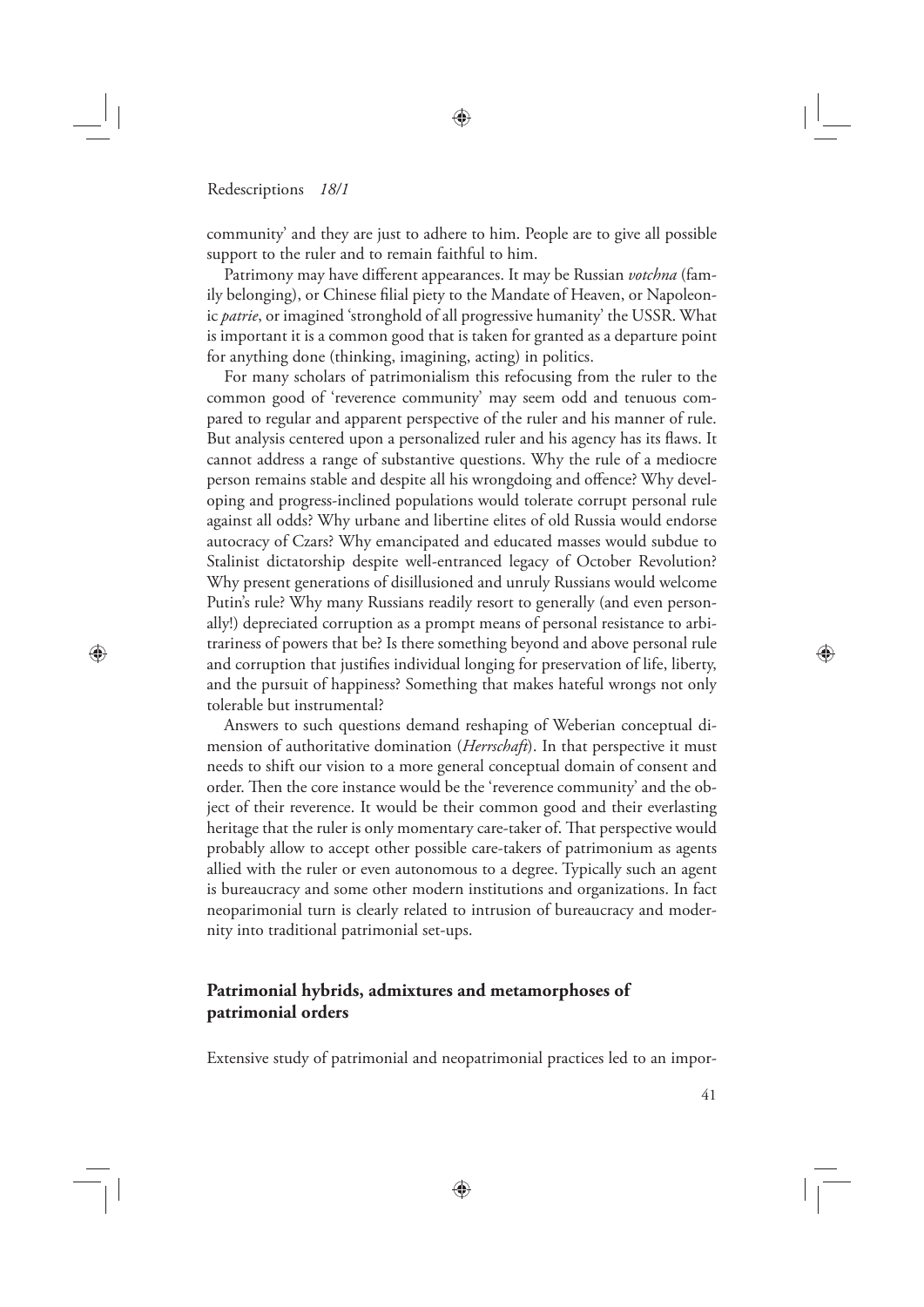⊕

tant "analytic distinction between regulated or capped forms of patrimonialism (patrimonialism *within* the state) and predatory forms of patrimonialism (the patrimonialism of the *entire* state)" (Bach 2013: 26). With all its empirical validity this verdict can be further developed. Homogeneous polities that would *entirely* fulfill one and the only one morphological set-up – patrimonial or any other – hardly exist. Such a vision may be a result of a backlash of realist notions deep-rooted in our thinking. In fact predatory outcomes may attributed to effects of other admixtures to patrimonialism. In this context patrimonial hybrids, admixtures and metamorphoses of patrimonial orders are extremely topical.

The emerging fuzziness of practices does not prescribe vagueness and ambiguity of scholarly analysis. On the opposite it must be very clear and go beyond superficial appearance of the factual particulars however telling they may seem at the first glance. To better understand the perplexing knot of heterogeneous phenomena one has to resort to highly detached and definite analytical distinctions of each of its components.

A possible approach would imply building an abstract classification of various types patrimonialisms with admixtures. One can use, for example two dimensions – a Weberian and evolutionary ones. The extended Weberian patrimonial-related typology includes 'primary' patriarchalism (*primärer Patriarchalismus*), rule of elders (*Honoratiorenherrschaft*) or gerontocracy (*Gerontokratie*), patrimonialism proper (*Patrimonialismus*), sultanism (*Sultanismus*), estate domination (*ständische Herrschaft*) as well as Caesarismus (*Cäsarismus*), rule of offi cials (*Beamtenherrschaft*) and plebiscitary domination (*plebiszitäre Herr*schaft). Such a broad variation of types defined by assorted and significantly varying criteria could hardly make a single dimension that can provide both parametrical and operational variable. It would be more realistic to range patrimonialism by a degree of its inclination towards charismatic and rational-legal types and their possible overlapping. Then and only then specific historical types may exemplify main segments of a single abstract variable.

⊕

Following Weberian logic criteria for classification may be operationalized by reference to resources the dominant ruler has to rely upon. They could be broadly speaking (1) structural patterns of time-tested ways of rule and obedience, (2) a promising and convincing mission unifying people around its symbolic articulator, (3) rational calculus of consent and reduction of transaction cost through concentration of power. The first type would be an apparent patrimonialism with a historically and culturally rooted patrimonium. The second type is charismatized patrimonialism with a contextually and topically redefined patrimonium. The third type would be a rationalized patrimonialism with a pragmatically operationalized patrimonium.

42 Although Weberian dimension may be occasionally interpreted with a tinge of evolutionary vision such occasions are purely contextual and history in-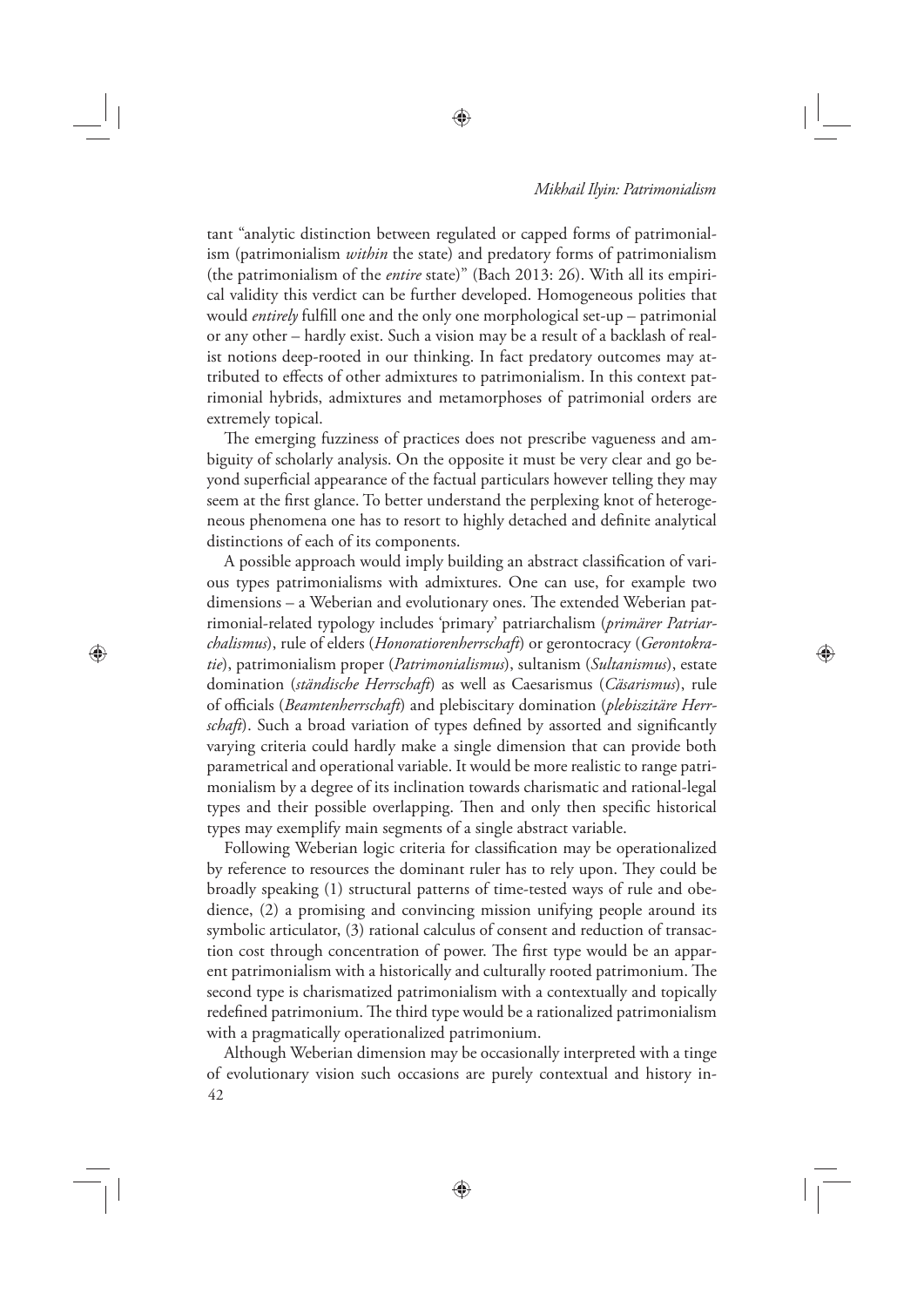⊕

formed. His typology is evidently not an evolutionary one. This fact makes evolutionary dimension particularly promising. It may help to identify institutional impact of modernization upon power concentration in individual cases. Thus, a non-modern authority can be essentially elemental and primordial with negligible or little impact of modernity diffusion identified in terms of open access and accountability. A proto-modern authority could be influenced by contextual exogenous modernization but would retain its reliance upon closed access and transcendental sanction. A modernizing authority would be immersed by both endogenous and exogenous modernization.

Various patrimonial and other political orders may co-exist, overlap and produce empirical entities that cannot be reduced to a single neatly defined 'type'. Neither concepts nor phenomena replace or substitute their 'predecessors'. In Hegelian terms new phenomena *aufheben* ('take over', 'overrun') previous ones in a sense of retaining them in an immersed way within their new shapes. Thus, an initial form of patrimonial rule is overrun and retained by series of its new re-appearances each adding up something new and adapting older residue shapes. But some exceedingly simple clue (draft, silhouette, contour, trace) is retained virtually unchanged. It is crucial to identify it both in phenomena and concepts because such a clue is in fact a prototype that provides 'blueprints' for both new and retained forms and their combinations.

Combination of 'pure' Weberian and evolutionary schemata produces more coherent or contradictory mixed types. It is probably one of the reasons why the mixed types on down-up and left-right diagonal look 'normal' and other 'deviant' or even 'impossible'. Still one could find instances of applying schema of modernizing traditional monarchies in Jordan or Oman. Similarly schema of rational-legal but non-modern rule may be identified in small island communities of the Pacific like Tonga or Tuvalu.

The sequence of 'normal' or 'natural' schemata runs from traditional nonmodern through charismatic proto-modern to rational-legal modernizing. Those basic schemata may be extended by supplying additional attributes and parameters into individualized ideal types. Traditional non-modern schema could be extended into patrimonial type, charismatic proto-modern schema to neo-patrimonial type and rational-legal modernizing scheme into caesarist plebescitarian type.

Admixture of bureaucracy and modernity to patrimonialism is a central issue of neopatrimonial debate. "This triple knot—patrimonialism, bureaucracy, and modernity—remains a key to our troubled times" (Charrad & Adams 2011: 9).

This combination may seem odd and demanding. Long-established and novel qualities, formalized and informal practices would hardly go together. But experience proves that in the overwhelming majority of cases a neopatrimonial component makes it relatively easy to manage complexes governance orders both to the rulers and ruled.

⊕

◈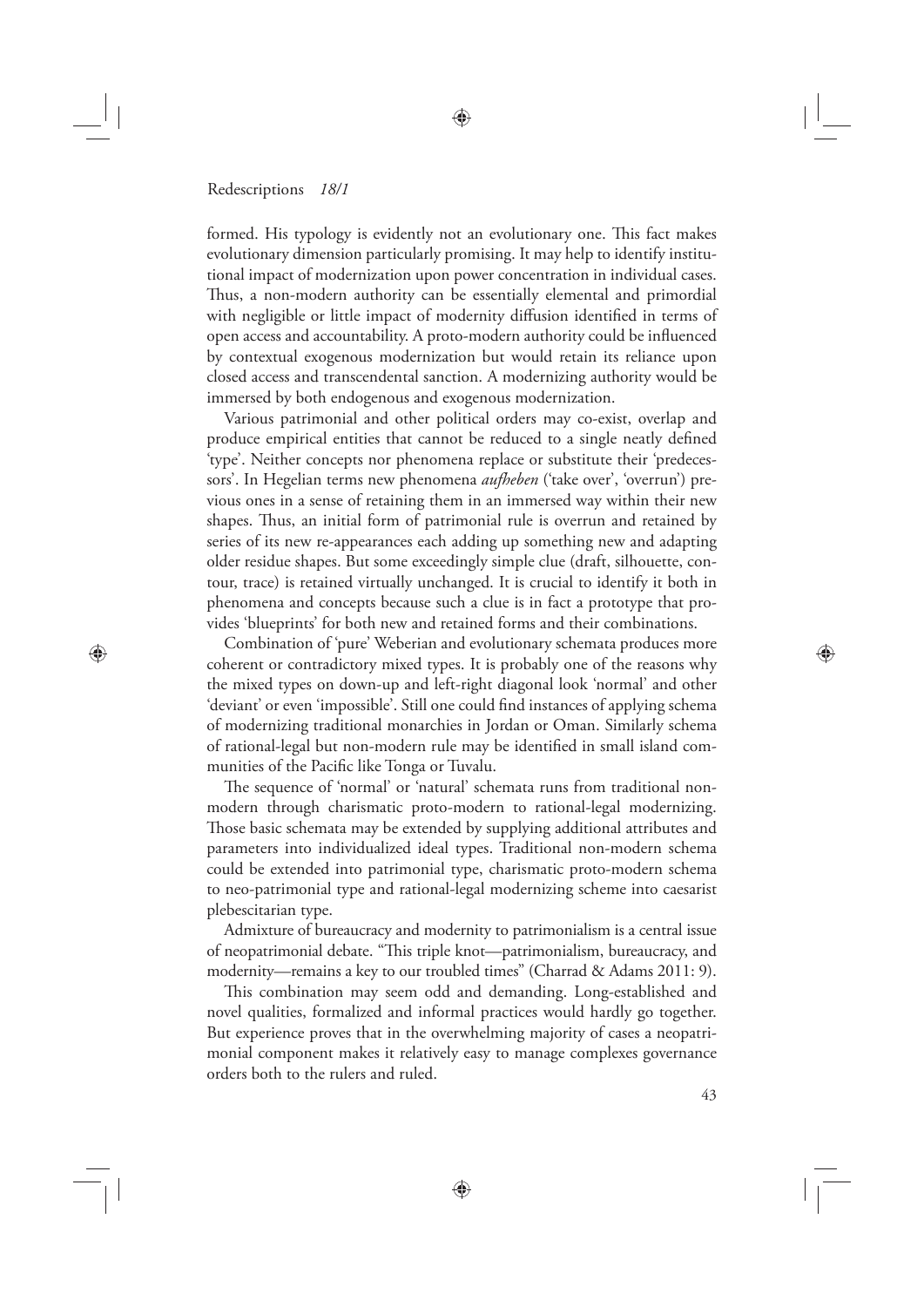◈

A possible explanation may be a drastic reduction of demands and expectations to both agency and structure of all the components – patrimonial, bureaucratic, and adopted 'modern' orders. As a result the ensuing practices rest on protean authoritative agency and its blurred functions. With all its variability the dominant authority is seen as essentially integral: to have an authority means to be an authority and visa versa. There is no way to tell apart public and private, office and officeholder although the respective regulations, establishments and set ups are definitely in place.

⊕

The emerging fuzziness of practices does not prescribe vagueness and ambiguity of scholarly analysis. On the opposite it must be very clear and go beyond superficial appearance of the factual particulars however telling they may seem at the first glance. To better understand the perplexing knot of heterogeneous phenomena one has to resort to highly detached and definite analytical distinctions of each of its components.

Within the context of conceptual stretching patrimonial and patrimonial rule is just a label on a distinct pattern of power relations with very specific properties either within a state or of the entire state (Bach 2013). Those properties may range from rather neutral patronage to nepotism and cronyism and end up with highly charged corruption or even outright predation. Their purpose is to provide a "teleological explanation of the decline of the state" in an individual case or a handful of cases. As a result "cross-cutting grid of analysis [is] still missing" (Bach 2012: 2).

The purpose of this article is elaboration of conceptual tools that could be applied to a broad range of individual cases and serve as a common profile denominator for them. Any event or phenomenon is individual and unique but all can be studied as comparable phenomena in their own right. Thus, within the research addenda of this article it is much more appealing to look not so much for unique embodiment(s) of patrimonialism (as do majority of neopatrimonialism scholars) but for an analytical instrument that may help to identify patrimonial characteristics in a variety of cases.

## **Functions and dysfunctions of patrimonialism**

Many researchers of patrimonalism and related phenomena typically focus their interests on ensuing evils and harms of specific problematic cases. This contextual and subjective predisposition instinctively moves them to defining respective phenomena by their negative manifestations or dysfunctions, e.g. personal favors, nepotism, cronyism, corruption, predation, factionalism, bribery, extortion, graft, fraud, racket, repression, godfatherism, warlordism etc. Thus, they are treated as essentially dysfunctional.

⊕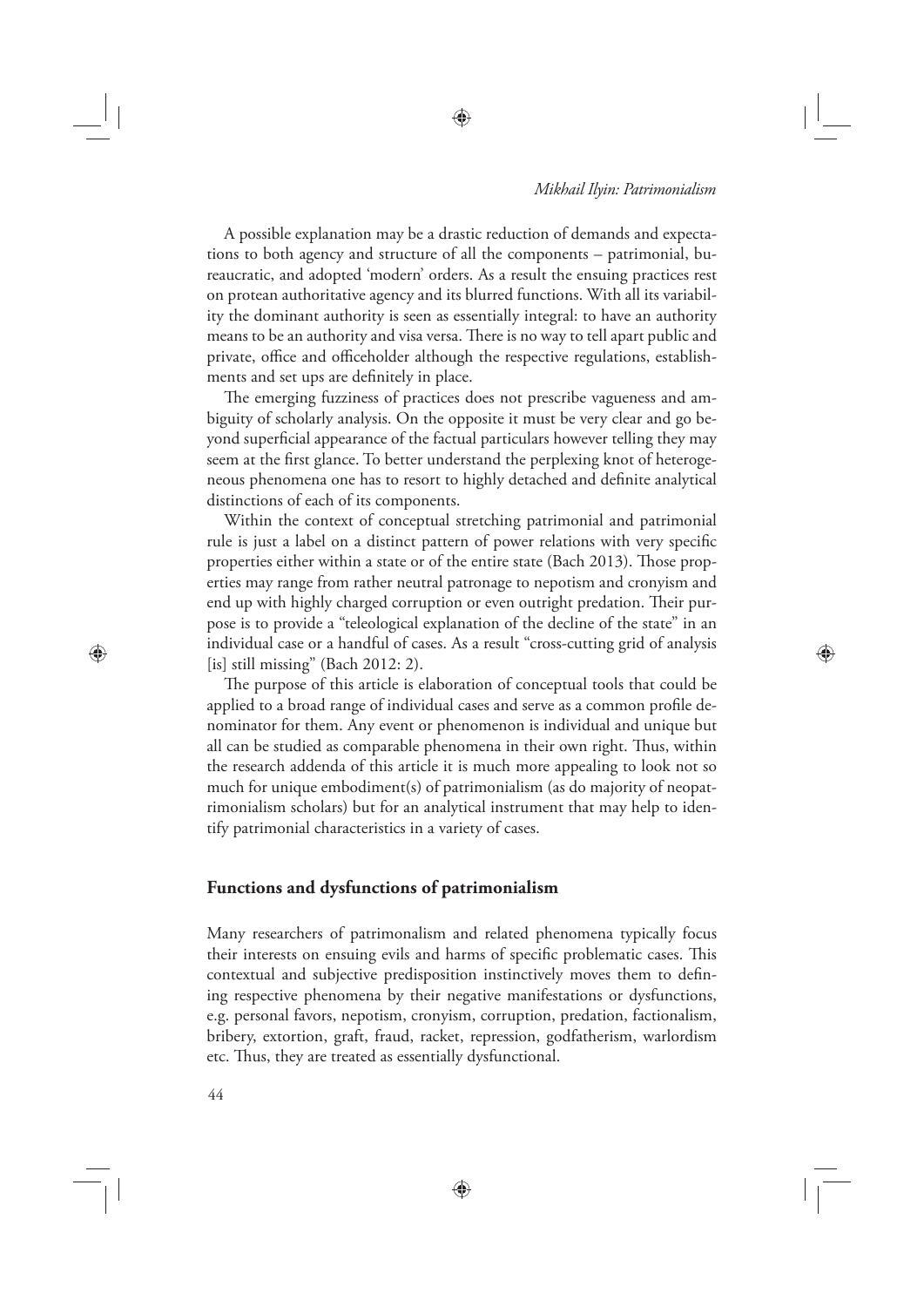⊕

How is it reflected in their mental instruments? It depends what kind of intellectual device is actually used. The buzzword would simply emotionally reinforce predispositions on patrimonialism. A homogeneous concept would consistently sieve and highlight dysfunctional properties of patrimonial phenomena leaving all the other 'invisible' and thus non-comprehendible. acknowledged recognized

♠

The nuclei of heterogenous or stratified concepts would focus on dysfunctional aspects. They would be exaggerated and the functional ones played down. This approach could be called dysfunctional definition fallacy. It is hard to believe but in social sciences claiming to be value-free (wertfrei) this fallacy is very common. Both neopatrimonialism and autocracy are predominantly comprehended in this negative-dysfunctional mode.

Imagine we apply such a fallacy to democracy. Let corruption, fraud and electoral misuse be used as criteria, then standard cases would be crippled democracies while well-established democracies would turn out nothing but queer deviations. No doubt dysfunctional definition fallacy would relate patrimonialism to kleptocracy, predatory state, dictatorship, godfatherism, warlordism, capture, etc. The question is what could be the result of functional definition of patrimonialism. Unfortunately this type of definition is not widespread in neopatrimonialism literature.

As noted by Daniel Bach, the concept has become a "teleological explanation of the decline of the state" quite comparable to the notion of the "anti-development state". And normative 'decline of the state' is interpreted as equally normative demodernization. Still a closer analysis shows many more complex examples of empirical states that are simultaneously patrimonial and developing. One must therefore separate neopatrimonialism within the state from patterns of neopatrimonialism that permeate the entire state (Bach 2013).

It would be auspicious to go further and to distinguish the framework order of a state and autonomous orders within a state. Moreover, it may be often necessary to identify complex nature of the framework order of a state and acknowledge combination of its component framework patterns of various kinds (patrimonial, authoritarian, democratic etc.).

Functional aspects of neopatrimonialism have been discussed in anthropological studies. But even there they are not numerous. If we leave out studies in historical anthropology like highly informed and deep analysis of Botswana (Tswana) kingdoms or rather complex chiefdoms by Ørnulf Gulbrandsen (Gulbrandsen 1995) only very few would remain. They include Hans Bakker's analyses of Indonesian patrimonial prebendarism (Bakker 1987; Bakker 1997) and Douglas Webber's work on consolidated patrimonial democracy also in Indonesia (Webber 2006).

Another example of functional interpretation of patrimonialism could be found in Russian and Post-Soviet studies. A range of publications and doctoral

45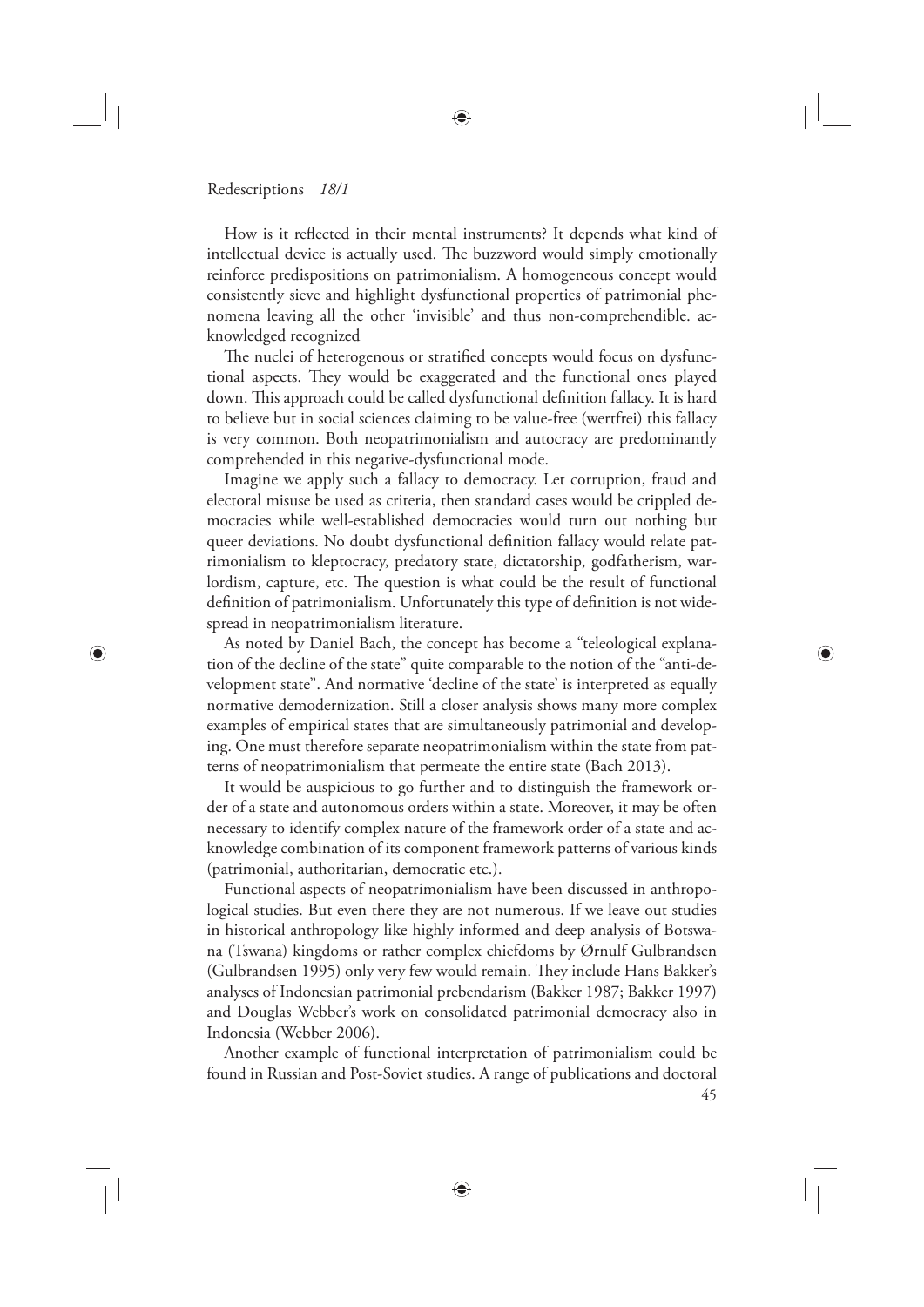⊕

habilitation dissertation of Alexander Fisun are particularly impressive. Henry Hale discusses patrimonial democracy in Post-Soviet Eurasia (Hale 2005). A more recent article by Steve Hanson deserves attention (Hansen 2011).

⊕

This obvious deficit proves urgent need to clarify functional properties of patrimonialism. One can follow Max Weber and concentrate on the ruler(s) and the manner of his (their) control over the populace. There are evident limits to such an approach. First, it is difficult to extend analysis beyond reverence of subjects to authority or their predisposition to legitimize their principals and accept their manner of governing. Second, an unchallenged manner of rule would work anyway with no incentives to improve.

In my view a key mental 'clue' for patrimonialist thinking and behaviour is a common frame of reference. It is their inalienable common good, their 'heritage', 'patrimony' implanted and passed over from generation to generation. They all equally share this patrimony but it has to be cared, maintained and provided by a *patriarch* – one of them but the best of all since he has better access to a transcendental source of a tradition.

This common good of generations, their revered heritage and patrimony is a morphological 'blueprint' (Patzelt 2007; Patzelt 2012). It is not just a metaphor but a theoretical as well as analytic instrument of evolutionary morphology of politics. Polities that employ such a 'blueprint' could be considered patrimonial insofar as the 'blueprint' is used.

⊕

In its historical or rather morphological sense patrimonialism is a manner of rule when the ruler and the ruled depart from the shared perspective of a single authority residing within their common patrimony of successive generations. As a consequence both the ruler and the ruled do not distinguish between personal and public patrimony, patrimony as substance and legal entitlement (those are evolutionary later analytical distinctions). They would not tell apart material and all other resources of a community from the agency and properties the ruler.

Genuine or 'pure' brands of patrimonialism close to the above research prototype are near extinct. Rare examples can be found in distant climes and exotic surroundings where relative isolation helped to preserve primordial ways and habits. In this article a broader morphological understanding of the term is applied. The absence of distinctions and differentiations is treated not as actual one but conditional or rather 'imaginary'. People do understand that common wealth and the right to use it, collated power and entitlement to authority are different things, but in their good faith they still believe it is proper to act as if all power and matters of mutual concern were amalgamated for the sake common good and prosperity.

46 There are conflicting ideas on the ability of patrimonial orders or rather patrimonial component of complex orders to serve as vehicle of modernization and even democratization. Functionality and particularly dysfunctionality of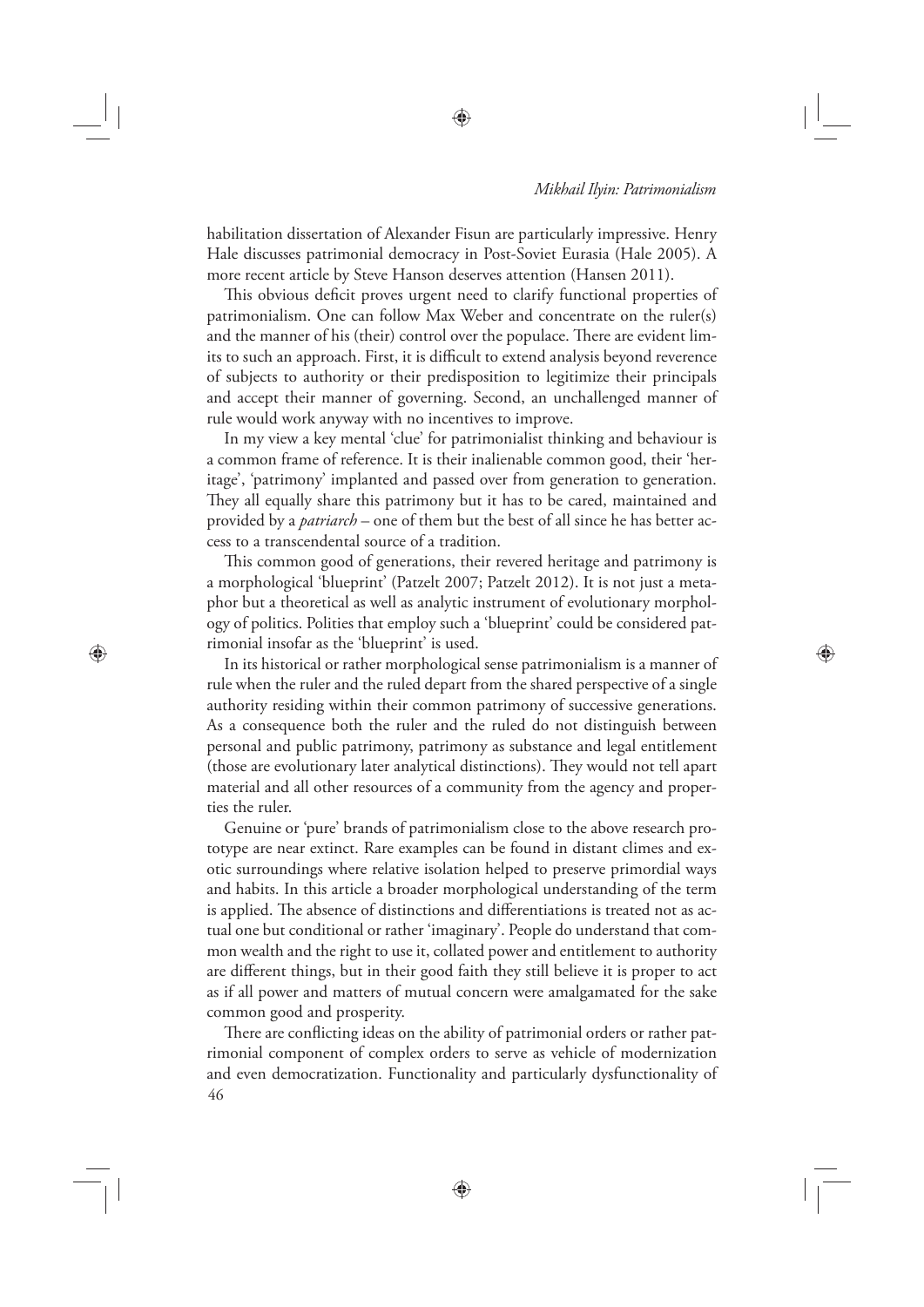patrimonialism turn very problematic in this regard. On the other hand there no structural obstacles to redefine patrimonium democratically. In his article "Can Neopatrimonialism Dissolve into Democracy?" Mamoudou Gazibo fairly convincingly showed that neopatrimonialism could fuse with democracy within hybrid regimes of "new democracies" in the post-Communist space or "third wave democracies" in Latin America (Gazibo 2012). There are regimes that are more accountable to public opinion and even be strengthened by efficiency reforms, as shown in the case of Zambia (Soest 2007).

♠

What about prospect of democratizing patrimonial political orders in the ongoing passion for democracy in Middle East and other parts of the world? Resorts to patrimonialism, neo-patrimonialism and caesarism are imminent. They are too firmly entrenched in the tradition. But it is also clear that their use would never be as strong and persistent as it was and has been recently. Their exercise would be ever more diversified and more pointedly related to varying contexts. And what is equally important personal rule and uncontested domination in politics have slimmer chances in the decades to come. The change would not be easy and momentary. It is quite probable that transition countries would live through a series of entries and reentries of strongmen as its heads of state. But is equally probable – they would share more power, they would delegate more authority and they would become more accountable.

⊕

## **Tentative conclusions**

⊕

An answer to the question posed in the title of the article can be quite simple. Yes, the terms *patrimonialism* and *neopatrimonialism* can be attached to any kind of conceptual device from a normative concept to an ordinary language word and even catastrophically end up in a buzzword. Yes, it can refer to abstract ideas, instrumental concepts, exemplar notions or types or empirical objects extracted from phenomenal world by way of conceptualization. But those short answers can hardly be satisfactory. They were implied already in the introduction. Has the article produced any added value? It has.

47 The first and the most important finding is that in fact there is not a single term *patrimonialism* with its derivative *neopatrimonialism* but a range of homonymous and crucially different terms. Inability to recognize it leads to selfdeception and conceptual blurring. Moving up and down the Sartorian ladder of abstraction (Sartori 1970) we do not remain equipped with one and the same conceptual instrument as Giovanni Sartori implied in his seminal article. On each step we have to make a decision – either to replace a conceptual instrument we used previously by a new one, or to redeploy and readjust both capacities and reference of respective analytical tool. Since the movement back and forth along the ladder of abstraction is tightly intertwined with the very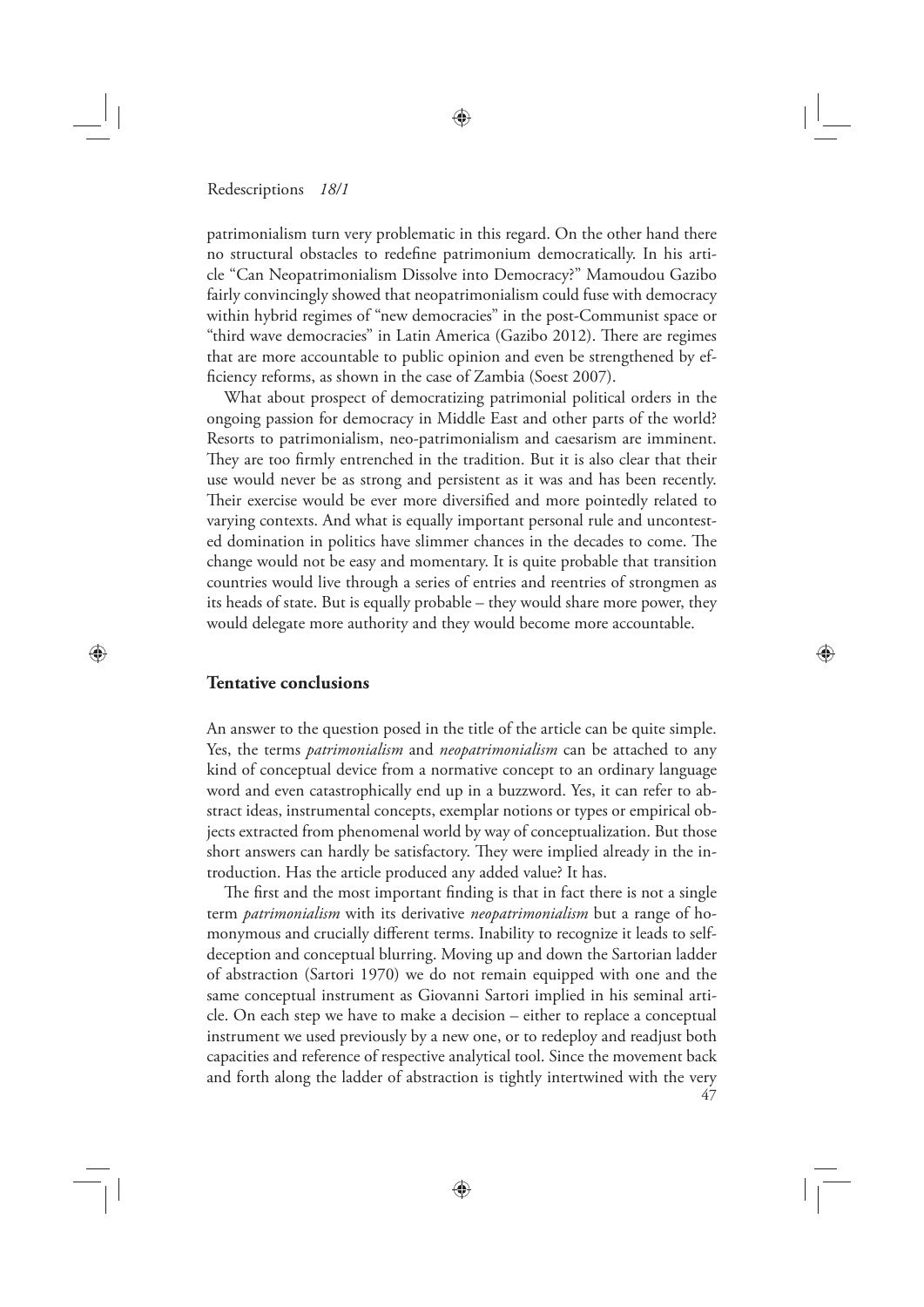⊕

pathway of reasoning an investigator has to be on alert and carefully sort out available conceptual tools selecting the appropriate ones.

Another finding has to do with the reference of the terms. It is never the 'the real thing' or 'entire phenomenon'. What we call patrimonialism, consumerism, capitalism, democracy or globalization do not cover and exhaust entire life episode we study but are rather our own conceptual extractions of its aspects. A singular occurrence of life, say all we confront stepping out our university building and going out to the streets of our home town, meeting people, making deals etc. may well can be a combination of patrimonialism, consumerism, capitalism, democracy or globalization and dozens of other things conceptually extracted by our minds.

In turn this allows our minds not to hide behind a screen of shallow claims that the world out there is only patrimonial or only corporate but undertake a daring study of an intricate arrangement of projections we managed to conceptually extract. That makes the whole project of studying patrimonialism far more meaningful and promising then it is now.

## **References**

⊕

- ANDRESKI, Stanislav, 1984. *Max Weber's Insights and Errors,* London, Routledge and Kegan Paul.
- ANDRESKI, Stanislav, 2013. ed. *Max Weber on capitalism, bureaucracy and religion*. Vol. 4. Routledge.
- ARONOVITCH, Hilliard, 2012. "Interpreting Weber's Ideal-Types" *Philosophy of the Social Sciences* 42.3, 356–369.
- BACH, Daniel, 2013.'Patrimonialism and neopatrimonialism. Comparative Receptions and Transcriptions'. In Bach D.C. & Gazibo M. (eds.) *Neopatrimonialism in Africa and Beyond*. L. and N.Y.: Routledge.
- BACH, Daniel & Mamoudou Gazibo (eds.) 2013. *Neopatrimonialism in Africa and beyond*. Routledge.
- BAEHR, Peter, 2004. 'Max Weber and the Avatars of Caesarism'. In Baehr P. & Richter M. (eds.) *Dictatorship in history and theory. Bonapartism, Caesarism, and Totalitarianism*. Cambridge: Cambridge University Press, 155–174.
- BAKKER, J.I. (Hans) 1987. Class Relations in Java in Nineteenth Century: A Weberian Perspective. – Canadian Journal of Development Studies, 137–156.
- BAKKER, J.I. (Hans) 1997. Weber's Pure Ideal Type Model of Patrimonial Prebendarism: Testing the Applicability of the Model in Indonesia. – Paper for the 92<sup>nd</sup> Annual Meeting of ASA, August 9 – 13.
- BELOW, Georg von, 1914. *Der deutsche Staat des Mittelalters, ein Grundriss der Deutschen Verfassungsgeschichte*. Leipzig : Quelle & Meyer.
- BRATTON, M. & van de Walle, N. 1994. "Neopatrimonial Regimes and Political Transitions in Africa". *World Politics*, 46: 4, 453–489.

48 BRUGMAN, C. & Lakoff, G. 1988. 'Cognitive topology and lexical networks'. In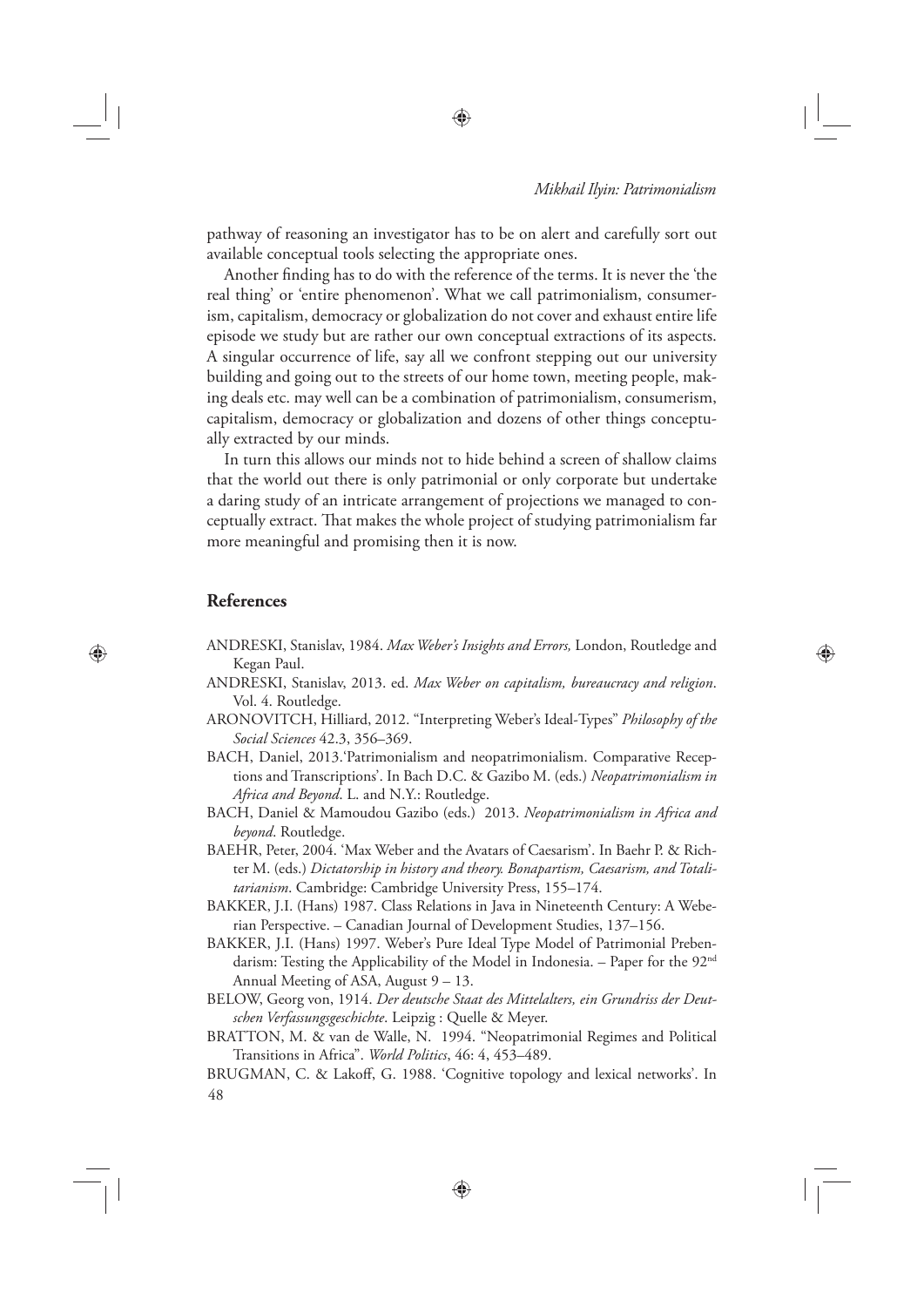⊕

Small, S. et al. (eds.), *Lexical Ambiguity Resolution: Perspectives from Psycholinguistics, Neuropsychology, and Artificial Intelligence*, San Mateo, CA: Morgan Kaufmann, 477–508.

- BRUGMAN, C. & Lakoff, G. 2006. 'Chapter 3. Radial network. Cognitive topology and lexical networks'. In Geeraerts, Dirk (ed.) *Cognitive Linguistics: Basic Readings*. B.: Mouton de Gruyter,109–139.
- BRUHNS, Hinnerk, 2006. 'Max Webers 'Grundbegriffe' im Kontext seiner wirtschaftsgeschichtlichen Forschungen.' In Lichtblau, Klaus (hsgb.). *Max Webers' Grundbegriff e': Kategorien der kultur- und sozialwissenschaftlichen Forschung*. Wies-Baden: Verlag für Sozialwissenschaften, 151–183.
- BRUUN, Hans Henrik, 2012. *Science, Values and Politics in Max Weber's Methodology: New Expanded Edition*. Ashgate Publishing, Ltd..
- CHARRAD, M.M. & Adams, J. 2011. "Introduction: Patrimonialism, Past and Present". In *The ANNALS of the American Academy of Political and Social Science*, vol. 636, 6–15.
- EISENSTADT, Smuel, 1973. *Traditional Patrimonialism and Modern Neopatrimonialism*. London: Sage Publications.
- ERDMANN G. & Engel U. 2007. "Neopatrimonialism Reconsidered: Critical Review and Elaboration of an Elusive Concept". *Commonwealth & Comparative Politics.* n 1, 95–119.
- EVANS, Peter, 1992. "The State as Problem and Solution: Predation, Embedded Autonomy and Structural Change." In Stephan Haggard, Robert. R. Kaufman, eds., The Politics of Economic Adjustment: International Constraints, Distributive Con*fl icts, and the State*. Princeton: Princeton University Press, 139–181.
- GAZIBO, Mamoudou, 2012. "Can neopatrimonialism dissolve into democracy?" Daniel Bach and Mamoudou Gazibo (eds.), *Neopatrimonialism in Africa and Beyond*. London and New York: Routledge, 79–89.
- GERRING, John. 1999. 'What makes a concept good? A criterial framework for understanding concept formation in the social sciences'. *Polity*, 357–393.
- GULBRANDSEN,  $\varnothing$ . 1995. The King Is King by the Grace of the People: The Exercise and Control of Power in Subject-Ruler Relations. – Comparative Study of Society and History, vol. 1995.
- HALE, Henry, 2005. "Regime Cycles: Democracy, Autocracy, and Revolution in Post-Soviet Eurasia". *World Politics*, vol. 58, #1, pp.133–156.
- HALLER, Karl Ludwig von. 1816–1834. *Restauration der Staats-Wissenschaft oder Th eorie des natürlich-geselligen Zustands der Chimäre des künstlich-bürgerlichen entgegengesezt: Darstellung, Geschichte und Critik der bisherigen falschen Systeme: allgemeine Grundsäze der entgegengesezten Ordnung Gottes und der Natur.* 6 Bde. Winterthur: Steiner.
- HANSEN, Stephen, 2011. Plebiscitarian Patrimonialism in Putin's Russia: Legitimating Authoritarianism in a Postideological Era. In *The ANNALS of the American Academy of Political and Social Science,* vol. 636, 32–49.
- HERMES, Siegfried, 2003. *Soziales Handeln und Struktur der Herrschaft. Max Webers verstehende Soziologie am Beispiel des Patrimonialismus.* Berlin: Duncker & Humblot.
- HERMES, Siegfried, 2006. "Der Staat als 'Anstalt': Max Webers soziologische Be-

⊕

49

⊕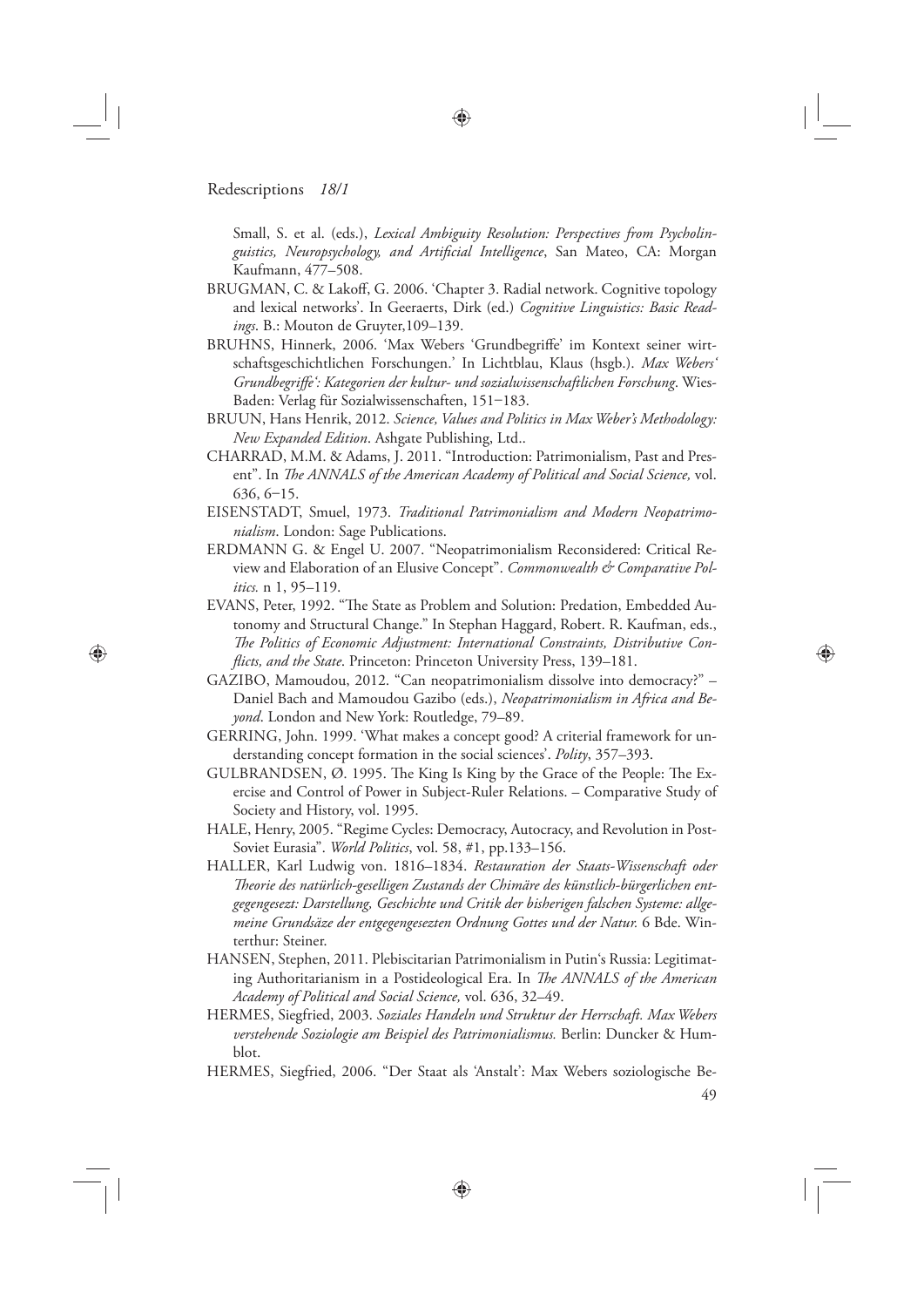⊕

griff sbildung im Kontext der Rechts- und Staatswissenschaften". In Lichtblau, Klaus (hsgb.). Max Webers' Grundbegriffe': Kategorien der kultur- und sozialwis*senschaftlichen Forschung*. Wiesbaden: Verlag für Sozialwissenschaften, 184–216.

IKELS, Charlotte. 2004. *Filial piety: Practice and discourse in contemporary East Asia*. Stanford: Stanford University Press.

♠

- KALBERG, Stephen, 1994. *Max Weber's Comparative-Historical Sociology.* Cambridge, Polity Press, 96–97.
- KALBERG, Stephen 2013. *Max Weber's comparative-historical sociology today: major themes, mode of causal analysis, and applications*. Farnheim: Ashgate.
- MASLOVSKI, Mikhail, 1996. "Max Weber's concept of patrimonialism and the Soviet system". *Sociological Review*. 1996: 2, 294–308.
- МАСЛОВСКИЙ, М. В. 1997. Теория бюрократии Макса Вебера и современная политическая социология. *Н. Новгород: Изд-во ННГУ*.
- MEDARD, J.-F. "L'État néo-patrimonial en Afrique noire", in Médard Jean-François (ed.), *États d'Afrique noire : formation, mécanismes et crises*, Paris: ed. Karthala, coll. "Hommes et sociétés", 356–365.
- MOHL, Robert von, 1844. *Die Polizei-Wissenschaft nach den Grundsätzen des Rechts*staates. Bd. 1, 2. Aufl., Tübingen: Mohr.
- MOHL, Robert von, 1856. *Die Geschichte und Literatur der Staatswissenschaften: In Monographieen dargestellt*. Bd. 2. Erlangen: Enke.
- NORVIG, P & Lakoff, G. 1987. 'A Study in Lexical Network Theory'. Proceedings of *the Th irteenth Annual Meeting of the Berkeley Linguistics Society*, 195–206
- PATZELT, Werner, (Hg.) 2007. Evolutorischer Institutionalismus. Würzburg: Ergon Verlag.
- PATZELT, Werner, (Hg.) 2012. Parlamente und ihre Evolution. Baden-Baden: Nomos.
- PIPES, Richard, 1995. *Russia under the old regime.* With new forward to the second edition by the author. Harmondsworth: Penguin Books (first published in 1974).
- PITCHER, A., Moran M. H., Johnston M. 2009. Rethinking Patrimonialism and Neopatrimonialism in Africa. *African Studies Review*, 52: 01, 125–156.
- ROSCH, Eleanor Heider. 1973. 'Natural categories'. *Cognitive Psychology*. 4: 3, 328–350.
- ROSCH, Eleanor. 1978. 'Principles of categorization'. In E. Rosch & B. B. Lloyd (Eds.), *Cognition and categorization*. Hillsdale, NJ: Lawrence Erlbaum Associates, 27–48.
- ROSCH, Eleanor Heider & C.B. Mervis. 1975. 'Family resemblances: Studies in the internal structure of categories'. *Cognitive Psychology*, 7, 573–605.
- ROTH, G. 1968. 'Personal Rulership, Patrimonialism, and Empire-Building in the New States'. *World Politics*, Vol. 20:2, 194–206.
- SARTORI, Giovanni 1970. 'Concept misformation in comparative politics'. The *American Political Science Review*, 94, 1033–1053.
- SCHÜRMAYER, Ignaz Heinrich (1856) *Handbuch der medicinischen Policei: Nach den Grundsätzen des Rechtsstaates, zu academischen Vorlesungen und zum Selbstunterrichte für Ärzte und Juristen*. Erlangen: Enke.
- SOEST von, Ch. 2007. "How Does Neopatrimonialism Affect the African State? The Case of Tax Collection in Zambia." *Journal of Modern African Studies* 45: 4: 621– 645.

<sup>50</sup>